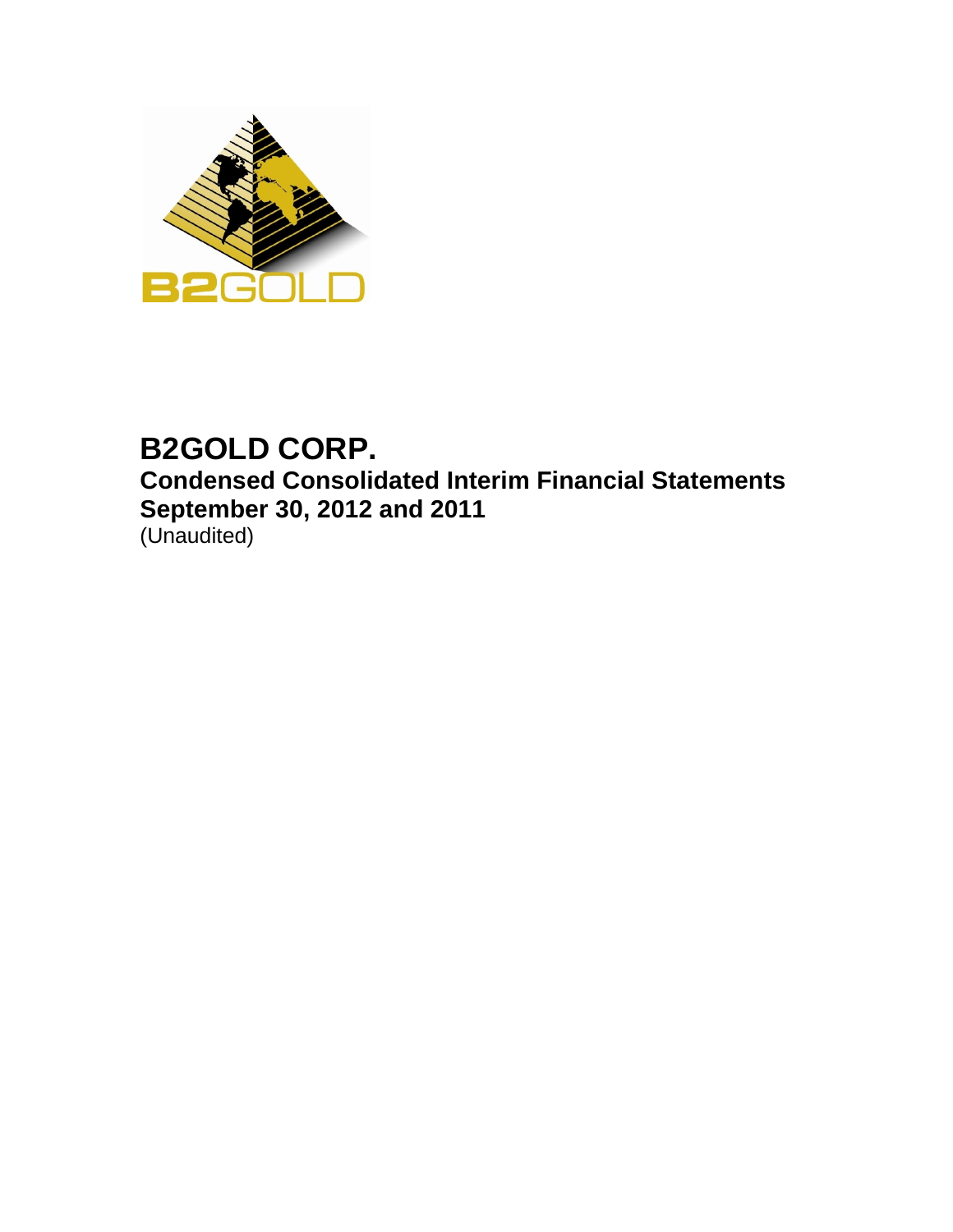# *CONSOLIDATED STATEMENTS OF OPERATIONS*

(Expressed in thousands of United States dollars, except shares and per share amounts) (Unaudited)

|                                                                                                                                                     |          | For the three<br>months<br>ended<br>Sep. 30, 2012 | For the three<br>months<br>ended<br>Sep. 30, 2011 |          | For the nine<br>months<br>ended<br>Sep. 30, 2012    | For the nine<br>months<br>ended<br>Sep. 30, 2011 |
|-----------------------------------------------------------------------------------------------------------------------------------------------------|----------|---------------------------------------------------|---------------------------------------------------|----------|-----------------------------------------------------|--------------------------------------------------|
| Gold revenue                                                                                                                                        | \$       | 67,065                                            | \$<br>50,459                                      | \$       | 188,268                                             | \$<br>158,458                                    |
| Cost of sales                                                                                                                                       |          |                                                   |                                                   |          |                                                     |                                                  |
| <b>Production costs</b><br>Depreciation and depletion<br>Royalties and production taxes (Note 9)<br>Other                                           |          | (23, 911)<br>(8, 255)<br>(2, 256)                 | (15, 350)<br>(5,720)<br>(3, 126)<br>(692)         |          | (66,998)<br>(22, 309)<br>(6, 137)                   | (54,078)<br>(18, 249)<br>(8,746)<br>(692)        |
| <b>Total cost of sales</b>                                                                                                                          |          | (34, 422)                                         | (24, 888)                                         |          | (95, 444)                                           | (81, 765)                                        |
| <b>Gross profit</b>                                                                                                                                 |          | 32,643                                            | 25,571                                            |          | 92,824                                              | 76,693                                           |
| General and administrative<br>Share-based payments (Note 7)<br>Accretion of mine restoration provisions<br>Foreign exchange gains (losses)<br>Other |          | (4,013)<br>(2,951)<br>(441)<br>(396)<br>(1,073)   | (3,358)<br>(4,013)<br>(332)<br>(2,031)<br>(455)   |          | (13,092)<br>(13, 754)<br>(1, 334)<br>148<br>(2,790) | (12,616)<br>(5,245)<br>(886)<br>(865)<br>216     |
| <b>Operating income</b>                                                                                                                             |          | 23,769                                            | 15,382                                            |          | 62,002                                              | 57,297                                           |
| Community relations<br>Interest and financing costs<br>Other                                                                                        |          | (1,070)<br>(65)<br>(355)                          | (619)<br>(61)<br>(1,061)                          |          | (3,229)<br>(130)<br>(62)                            | (1,759)<br>(543)<br>(651)                        |
| Income before withholding and other taxes                                                                                                           |          | 22,279                                            | 13,641                                            |          | 58,581                                              | 54,344                                           |
| Current income and withholding taxes (Note 9)<br>Deferred income tax                                                                                |          | (6,050)<br>(1,753)                                | (1, 393)<br>(3,212)                               |          | (10,727)<br>(6, 895)                                | (3,272)<br>(15,609)                              |
| Net income for the period                                                                                                                           | \$       | 14,476                                            | \$<br>9,036                                       | \$       | 40,959                                              | \$<br>35,463                                     |
| Attributable to:<br>Shareholders of the Company<br>Non-controlling interests                                                                        | \$       | 14,476                                            | \$<br>9,036                                       | \$       | 40,959                                              | \$<br>35,463                                     |
| Net income for the period                                                                                                                           | \$       | 14,476                                            | \$<br>9,036                                       | \$       | 40,959                                              | \$<br>35,463                                     |
| Earnings per share (attributable to shareholders of<br>the Company)<br>Basic<br>Diluted                                                             | \$<br>\$ | 0.04<br>0.04                                      | \$<br>0.03<br>0.03                                | \$<br>\$ | 0.11<br>0.10                                        | \$<br>0.11<br>0.10                               |
| Weighted average number of common shares<br>outstanding (in thousands)<br>Basic<br>Diluted                                                          |          | 387,095<br>394,355                                | 339,541<br>346,267                                |          | 383,057<br>390,387                                  | 336,347<br>342,161                               |

See accompanying notes to consolidated financial statements.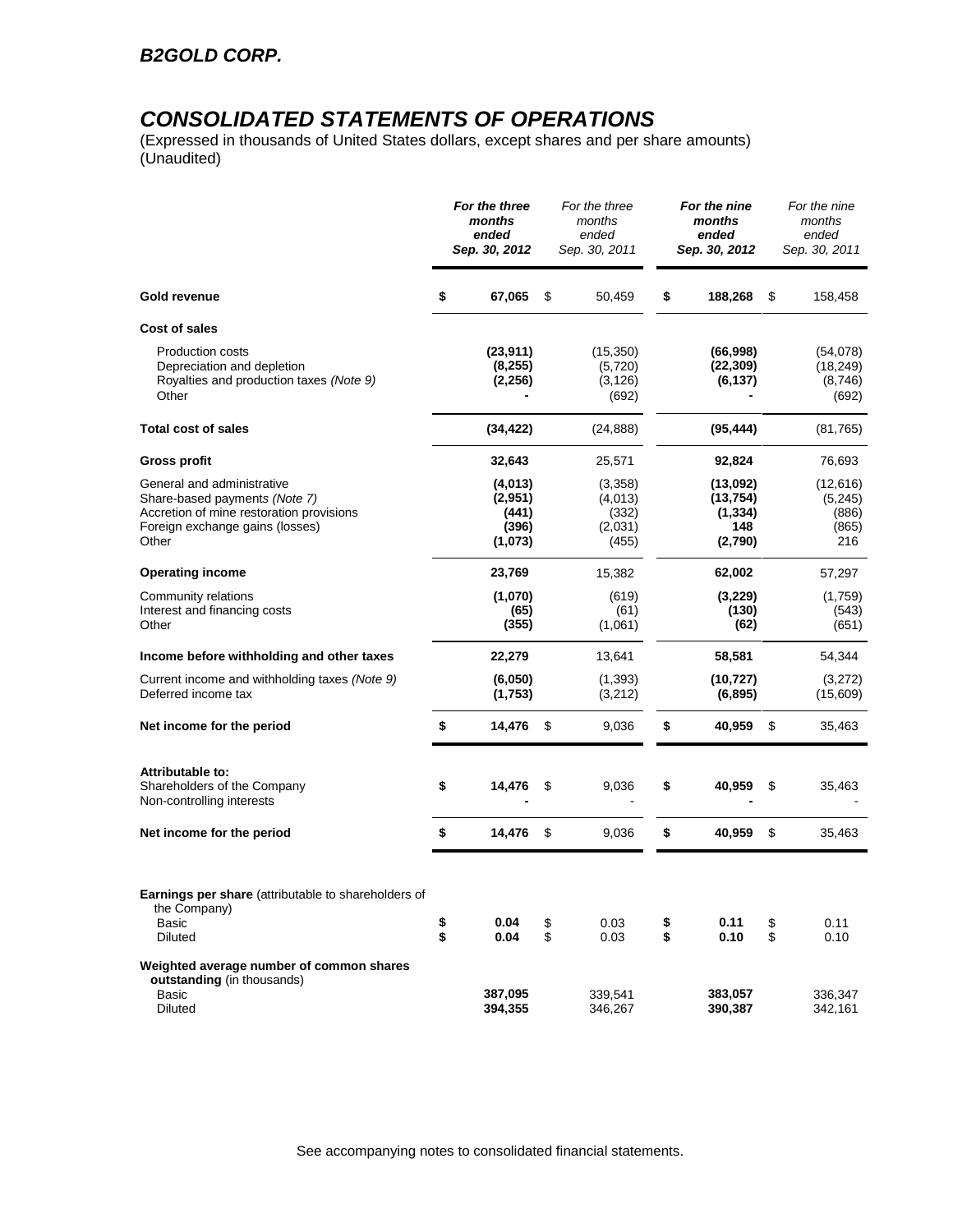# *CONSOLIDATED STATEMENTS OF CASH FLOWS*

(Expressed in thousands of United States dollars) (Unaudited)

|                                                                                                                                                                                                                                           | ended<br>Sep. 30, 2012                                 | months<br>ended<br>Sep. 30, 2011           | months<br>ended<br>Sep. 30, 2012                          | months<br>ended<br>Sep. 30, 2011              |
|-------------------------------------------------------------------------------------------------------------------------------------------------------------------------------------------------------------------------------------------|--------------------------------------------------------|--------------------------------------------|-----------------------------------------------------------|-----------------------------------------------|
| <b>Operating activities</b>                                                                                                                                                                                                               |                                                        |                                            |                                                           |                                               |
| Net income for the period<br>Mine restoration provisions settled<br>Non-cash charges (credits)                                                                                                                                            | \$<br>14,476<br>(337)                                  | \$<br>9,036<br>(265)                       | \$<br>40,959<br>(3,230)                                   | \$<br>35,463<br>(796)                         |
| Depreciation and depletion<br>Share-based payments<br>Deferred income tax expense<br>Accretion of mine restoration provisions<br>Unrealized derivative (gains) losses                                                                     | 8,255<br>2,951<br>1,753<br>441<br>108                  | 5,720<br>4,013<br>3,212<br>332             | 22,309<br>13,754<br>6,895<br>1,334<br>(218)               | 18,249<br>5,245<br>15,609<br>886              |
| Income tax expense on expired warrants<br>Amortization of deferred financing costs<br>Other                                                                                                                                               | 771                                                    | (2, 182)<br>105                            | 1,472                                                     | (2, 182)<br>358<br>737                        |
| Cash provided by operating activities before<br>changes in non-cash working capital                                                                                                                                                       | 28,418                                                 | 19,971                                     | 83,275                                                    | 73,569                                        |
| Changes in non-cash working capital                                                                                                                                                                                                       | 773                                                    | (2,345)                                    | (12, 316)                                                 | (5,248)                                       |
| Cash provided by operating activities after<br>changes in non-cash working capital                                                                                                                                                        | 29,191                                                 | 17,626                                     | 70,959                                                    | 68,321                                        |
| <b>Financing activities</b><br>Common shares issued for cash (Note 7)<br>Interest & commitment fees paid<br>Repayment of related party loans                                                                                              | 177<br>(65)                                            | 2,257<br>(61)<br>(21)                      | 7,390<br>(129)<br>(9)                                     | 7,242<br>(235)<br>(21)                        |
| Cash provided by financing activities                                                                                                                                                                                                     | 112                                                    | 2,175                                      | 7,252                                                     | 6,986                                         |
| <b>Investing activities</b><br>Libertad Mine, development & sustaining capital<br>Libertad Mine, Jabali development<br>Limon Mine, development & sustaining capital<br>Purchase of long-term investment (Note 6)<br>Libertad, exploration | (5, 525)<br>(3,894)<br>(5, 449)<br>(819)               | (5, 160)<br>(4, 476)<br>(4,507)<br>(3,489) | (22, 890)<br>(8, 547)<br>(16, 891)<br>(5,068)<br>(5, 493) | (23,033)<br>(4, 476)<br>(15, 919)<br>(7, 537) |
| Limon, exploration<br>Gramalote, exploration and development<br>Otjikoto, exploration and development<br>Calibre, exploration<br>Mocoa, exploration                                                                                       | (1,046)<br>(10, 043)<br>(2,731)<br>(1, 532)<br>(1,224) | (1,001)<br>(4,079)<br>(182)<br>(30)        | (3, 484)<br>(18, 887)<br>(14, 974)<br>(3,678)<br>(2,859)  | (2,603)<br>(10, 280)<br>(879)<br>(203)        |
| Trebol & Pavon, exploration<br>Cebollati, exploration<br>Other                                                                                                                                                                            | (618)<br>(420)<br>(183)                                | (475)<br>(1, 413)<br>(281)                 | (2, 146)<br>(1,616)<br>(813)                              | (1, 914)<br>(3,653)<br>(1,250)                |
| Cash used by investing activities                                                                                                                                                                                                         | (33, 484)                                              | (25,093)                                   | (107, 346)                                                | (71, 747)                                     |
| Increase (decrease) in cash and cash equivalents                                                                                                                                                                                          | (4, 181)                                               | (5,292)                                    | (29, 135)                                                 | 3,560                                         |
| Cash and cash equivalents, beginning of period                                                                                                                                                                                            | 77,338                                                 | 78,864                                     | 102,292                                                   | 70,012                                        |
| Cash and cash equivalents, end of period                                                                                                                                                                                                  | \$<br>73,157                                           | \$<br>73,572                               | \$<br>73,157                                              | \$<br>73,572                                  |

**Supplementary cash flow information** *(Note 10)*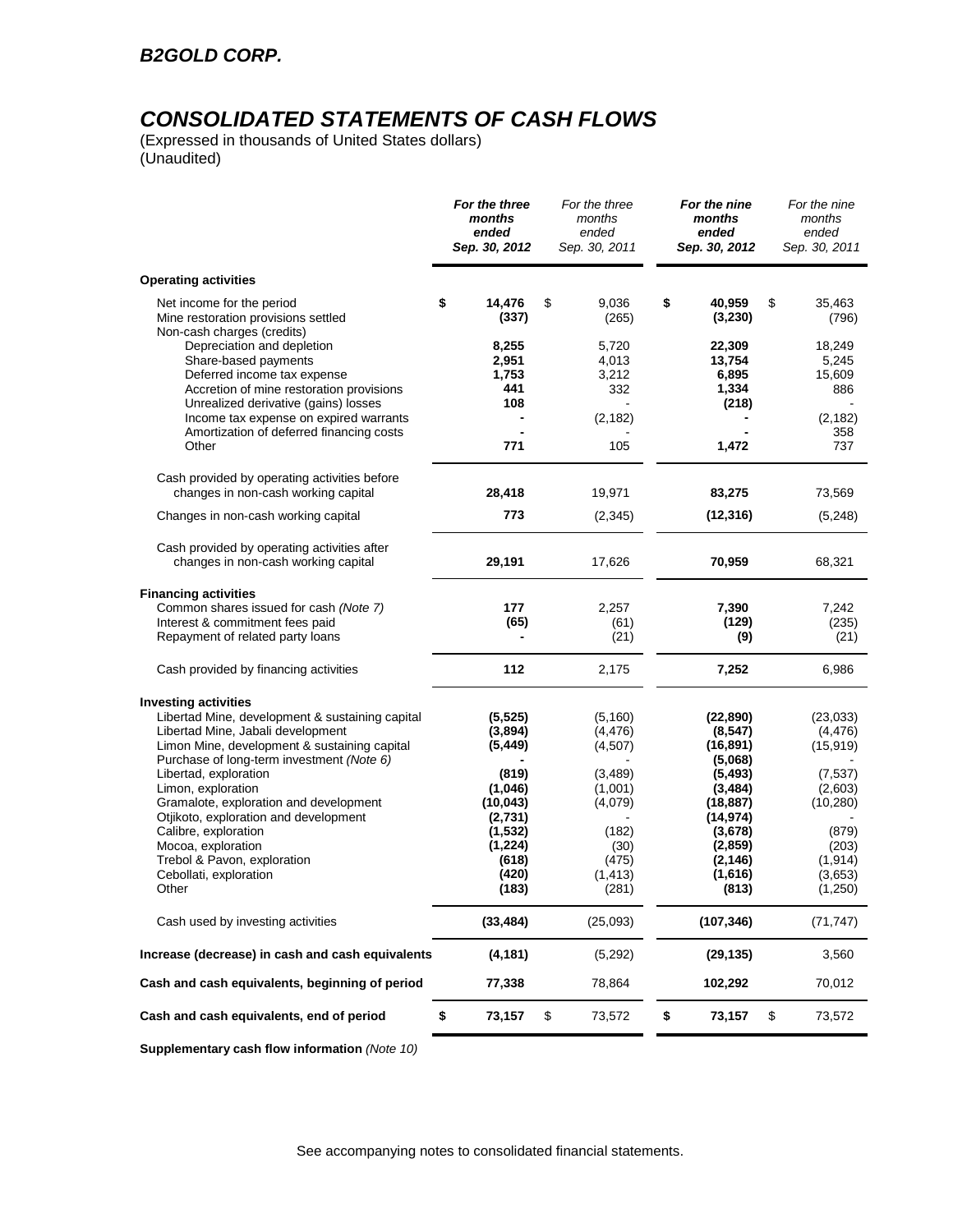# *CONSOLIDATED BALANCE SHEETS*

(Expressed in thousands of United States dollars) (Unaudited)

|                                                                                                                                                                              | As at<br>September 30,<br>2012                   | As at<br>December 31,<br>2011              |
|------------------------------------------------------------------------------------------------------------------------------------------------------------------------------|--------------------------------------------------|--------------------------------------------|
| Assets                                                                                                                                                                       |                                                  |                                            |
| <b>Current</b>                                                                                                                                                               |                                                  |                                            |
| Cash and cash equivalents<br>Accounts receivable and prepaids<br>Value-added and other tax receivables<br>Inventories (Note 4)<br>Unrealised fair value of derivative assets | \$<br>73,157<br>8,619<br>18,288<br>32,529<br>218 | \$<br>102,292<br>6,372<br>14,149<br>26,695 |
|                                                                                                                                                                              | 132,811                                          | 149,508                                    |
| Mining interests (Note 5 and Note 14 - Schedules)                                                                                                                            | 503,101                                          | 412,537                                    |
| <b>Investment</b> (carried at quoted market value) (Note 6)                                                                                                                  | 3,441                                            |                                            |
| Other assets                                                                                                                                                                 | 1,334                                            | 996                                        |
|                                                                                                                                                                              | \$<br>640,687                                    | \$<br>563,041                              |
| Liabilities                                                                                                                                                                  |                                                  |                                            |
| <b>Current</b>                                                                                                                                                               |                                                  |                                            |
| Accounts payable and accrued liabilities<br>Current taxes payable<br>Current portion of mine restoration provisions<br>Related party loans                                   | \$<br>17,427<br>7,189<br>1,237<br>72             | \$<br>22,610<br>6,254<br>1,376<br>81       |
|                                                                                                                                                                              | 25,925                                           | 30,321                                     |
| Mine restoration provisions                                                                                                                                                  | 24,350                                           | 26,731                                     |
| Deferred income taxes                                                                                                                                                        | 33,533                                           | 26,638                                     |
| <b>Employee benefits accrual</b>                                                                                                                                             | 4,876                                            | 4,017                                      |
|                                                                                                                                                                              | 88,684                                           | 87,707                                     |
| <b>Equity</b>                                                                                                                                                                |                                                  |                                            |
| Shareholders' equity                                                                                                                                                         |                                                  |                                            |
| Share capital (Note 7)<br>Issued: 392,744,807 common shares (Dec 31, 2011 - 382,494,656)                                                                                     | 466,745                                          | 435,048                                    |
| Contributed surplus                                                                                                                                                          | 32,254                                           | 22,712                                     |
| Accumulated other comprehensive income                                                                                                                                       | (5, 398)                                         |                                            |
| Retained earnings                                                                                                                                                            | 54,590                                           | 13,631                                     |
|                                                                                                                                                                              | 548,191                                          | 471,391                                    |
| <b>Non-controlling interests</b>                                                                                                                                             | 3,812                                            | 3,943                                      |
|                                                                                                                                                                              | 552,003                                          | 475,334                                    |
|                                                                                                                                                                              | \$<br>640,687                                    | \$<br>563,041                              |
| Proposed business combination (Note3)<br>Subsequent event (Note 13)                                                                                                          |                                                  |                                            |
| <b>Approved by the Board</b><br>"Clive T. Johnson"<br>Director                                                                                                               | "Robert J. Gayton"                               | Director                                   |

See accompanying notes to consolidated financial statements.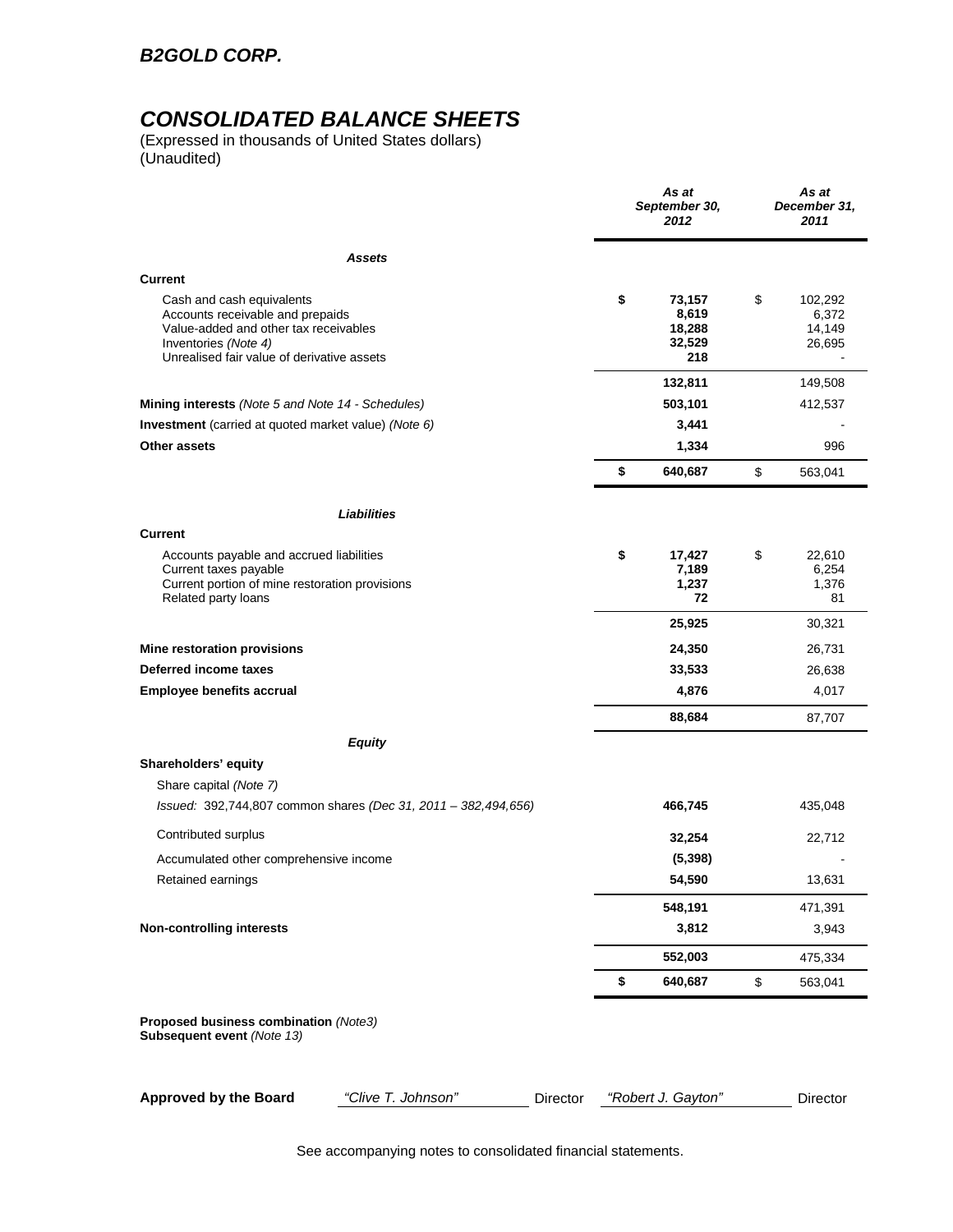# *CONSOLIDATED STATEMENTS OF COMPREHENSIVE INCOME*

(Expressed in thousands of United States dollars, except shares and per share amounts) (Unaudited)

|                                                                                    | For the three<br>months<br>ended<br>Sep. 30, 2012 | For the three<br>months<br>ended<br>Sep. 30, 2011 | For the nine<br>months<br>ended<br>Sep. 30, 2012 |   | For the six<br>months<br>ended<br>Sep. 30, 2011 |
|------------------------------------------------------------------------------------|---------------------------------------------------|---------------------------------------------------|--------------------------------------------------|---|-------------------------------------------------|
| Net income for the period                                                          | \$<br>14,476                                      | \$<br>9.036                                       | \$<br>40.959                                     | S | 35,463                                          |
| Other comprehensive income (loss)                                                  |                                                   |                                                   |                                                  |   |                                                 |
| Cumulative translation adjustment<br>Unrealized gain (loss) on investment (Note 6) | (2, 288)<br>337                                   |                                                   | (3,771)<br>(1,627)                               |   |                                                 |
| Comprehensive income (loss) for the period                                         | (1,951)                                           |                                                   | (5,398)                                          |   |                                                 |
| Total comprehensive income for the period                                          | 12,525                                            | 9,036                                             | 35,561                                           |   | 35,463                                          |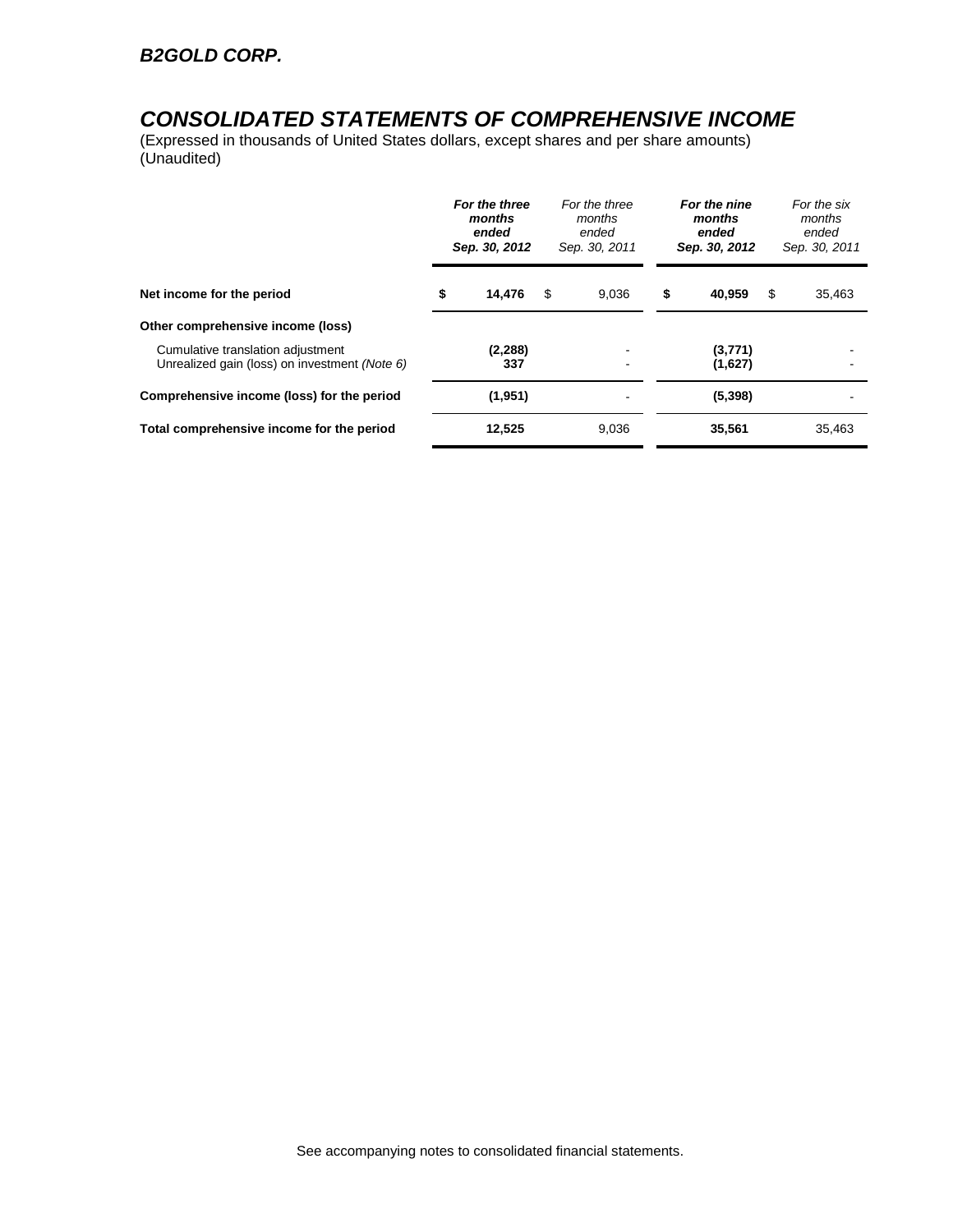# *CONSOLIDATED STATEMENTS OF CHANGES IN EQUITY*

(Expressed in thousands of United States dollars) (Unaudited)

|                                                                                                                                                                                                                                                                                                                                                                                                                                                                                                                                                     |   |                                                 |   |                                       |    |                             | 2012 |                                                 |    |                                  |  |                                                                             |
|-----------------------------------------------------------------------------------------------------------------------------------------------------------------------------------------------------------------------------------------------------------------------------------------------------------------------------------------------------------------------------------------------------------------------------------------------------------------------------------------------------------------------------------------------------|---|-------------------------------------------------|---|---------------------------------------|----|-----------------------------|------|-------------------------------------------------|----|----------------------------------|--|-----------------------------------------------------------------------------|
|                                                                                                                                                                                                                                                                                                                                                                                                                                                                                                                                                     |   | <b>Share</b><br>capital                         |   | Contributed<br>surplus                |    | <b>Retained</b><br>earnings |      | Accumulated<br>other<br>comprehensive<br>income |    | Non-<br>controlling<br>interests |  | <b>Total</b><br>equity                                                      |
| Balance at December 31, 2011                                                                                                                                                                                                                                                                                                                                                                                                                                                                                                                        |   | 435,048                                         | S | 22,712                                | \$ | 13,631                      | \$   |                                                 | \$ | 3,943                            |  | 475,334                                                                     |
| January 1, 2012 to September 30, 2012:<br>Net income for the period<br>Cumulative translation adjustment<br>Unrealized loss on investment<br>Shares issued for cash:<br>Exercise of stock options<br><b>Exercise of warrants</b><br>Incentive Plan<br>Shares issued for Trebol & Pavon<br>Shares issued on vesting of RSU<br>Share based payments - expensed<br>Share based payments - capitalized to<br>mining interests<br>Transfer to share capital the fair value<br>assigned to stock options & warrants<br>exercised from contributed surplus |   | 3,923<br>3,458<br>9<br>16,814<br>2,902<br>4,591 |   | (2,902)<br>13,754<br>3,281<br>(4,591) |    | 40,959                      |      | (3,771)<br>(1,627)                              |    | (131)                            |  | 40,959<br>(3,902)<br>(1,627)<br>3,923<br>3,458<br>16,814<br>13,754<br>3,281 |
| Balance at September 30, 2012                                                                                                                                                                                                                                                                                                                                                                                                                                                                                                                       | S | 466,745                                         |   | 32,254                                | s  | 54,590                      | \$   | (5, 398)                                        | S  | 3,812                            |  | 552,003                                                                     |

|                                                                                                                                             |    |                      |                        |                      | 2011 |                                                 |                                  |       |                      |
|---------------------------------------------------------------------------------------------------------------------------------------------|----|----------------------|------------------------|----------------------|------|-------------------------------------------------|----------------------------------|-------|----------------------|
|                                                                                                                                             |    | Share<br>capital     | Contributed<br>surplus | Retained<br>earnings |      | Accumulated<br>other<br>comprehensive<br>income | Non-<br>controlling<br>interests |       | Total<br>equity      |
| Balance at December 31, 2010                                                                                                                | S  | 312,829              | \$<br>19,971           | \$<br>(42, 669)      | \$   |                                                 | \$                               |       | \$<br>290,131        |
| January 1, 2011 to September 30, 2011:<br>Net income for the period<br>Shares issued for cash:                                              |    |                      |                        | 35,463               |      |                                                 |                                  |       | 35,463               |
| Exercise of stock options<br><b>Exercise of warrants</b><br>Incentive plan                                                                  |    | 5,207<br>2,014<br>21 |                        |                      |      |                                                 |                                  |       | 5,207<br>2.014<br>21 |
| Shares issued for finders' fee<br>Share based payments - expensed<br>Share based payments - capitalized to                                  |    | 150                  | 5,245                  |                      |      |                                                 |                                  |       | 150<br>5,245         |
| mining interests<br>Income tax on expired warrants<br>Transfer to share capital the fair value<br>assigned to stock options & warrants from |    |                      | 436<br>(2, 182)        |                      |      |                                                 |                                  |       | 436<br>(2, 182)      |
| contributed surplus                                                                                                                         |    | 6,399                | (6, 399)               |                      |      |                                                 |                                  |       |                      |
| Balance at September 30, 2011                                                                                                               | \$ | 326,620              | \$<br>17,071           | \$<br>(7,206)        | \$   |                                                 | \$                               |       | \$<br>336,485        |
| October 1, 2011 to December 31, 2011:<br>Net income for the period                                                                          |    |                      |                        | 20,837               |      |                                                 |                                  |       | 20.837               |
| Shares issued for Auryx Gold<br>Shares issued for cash:                                                                                     |    | 107,435              |                        |                      |      |                                                 |                                  |       | 107,435              |
| Exercise of stock options<br><b>Exercise of warrants</b>                                                                                    |    | 701                  |                        |                      |      |                                                 |                                  |       | 701                  |
| Share based payments - expensed<br>Share based payments - capitalized to                                                                    |    |                      | 945                    |                      |      |                                                 |                                  |       | 945                  |
| mining interests<br>Stock options & warrants issued on                                                                                      |    |                      | 45                     |                      |      |                                                 |                                  |       | 45                   |
| Auryx Gold acquisition<br>Non-controlling interest acquired on                                                                              |    |                      | 4,943                  |                      |      |                                                 |                                  |       | 4,943                |
| Auryx Gold acquisition<br>Transfer to share capital the fair value<br>assigned to stock options & warrants                                  |    |                      |                        |                      |      |                                                 |                                  | 3,943 | 3,943                |
| exercised from contributed surplus                                                                                                          |    | 292                  | (292)                  |                      |      |                                                 |                                  |       |                      |
| Balance at December 31, 2011                                                                                                                | \$ | 435,048              | \$<br>22,712           | \$<br>13,631         | \$   |                                                 | \$                               | 3,943 | \$<br>475,334        |

See accompanying notes to consolidated financial statements.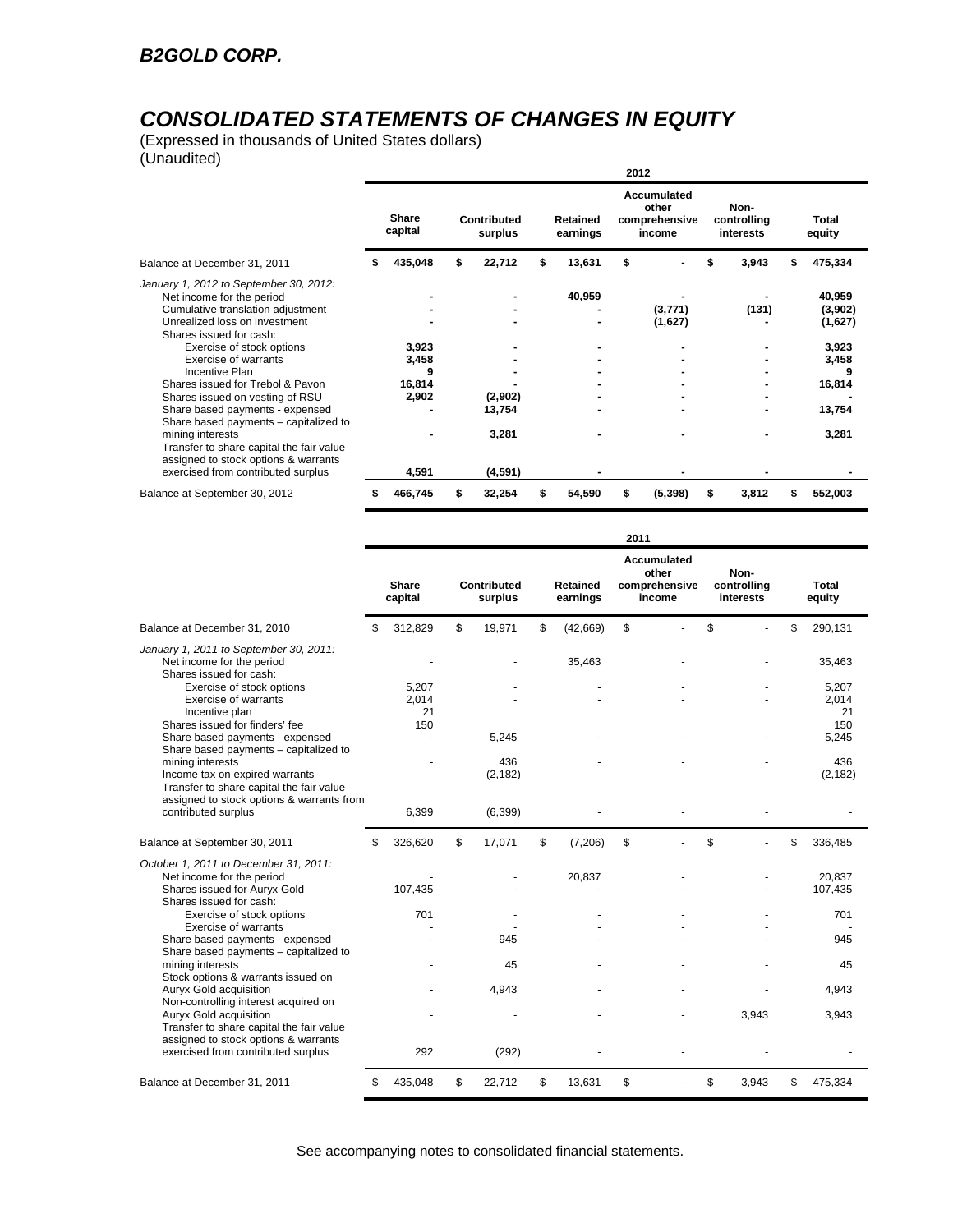## *September 30, 2012*

(All tabular amounts are in thousands of United States dollars unless otherwise stated) (Unaudited)

## *1 Nature of operations*

B2Gold Corp. ("B2Gold" or the "Company") is a Vancouver-based gold producer with mining operations in Nicaragua, exploration and development projects in Namibia and Colombia and a portfolio of exploration assets in Colombia, Namibia, Nicaragua and Uruguay. The Company operates the Libertad Mine and the Limon Mine in Nicaragua. B2Gold has a 92% interest in the Ojtikoto gold project in Namibia, a 49% interest in the Gramalote property in Colombia and an 80% interest in the Cebollati property in Uruguay, and has a 100% interest in the Trebol and Pavon properties (Note 5) in Nicaragua, the Bellavista property in Costa Rica and a 30% interest in the Quebradona property in Colombia. The Company also has options to earn an interest in a joint venture in Nicaragua with Calibre Mining Corp. and two joint ventures in Nicaragua with Radius Gold Inc. ("Radius").

On September 18, 2012, B2Gold entered into a merger implementation agreement ("Merger Agreement") with CGA Mining Limited ("CGA"), more fully described in Note 3, pursuant to which B2Gold agreed to acquire all of the issued and outstanding securities of CGA, resulting in the acquisition of CGA by B2Gold.

B2Gold is a public company which is listed on the Toronto Stock Exchange ("TSX"), the Namibian Stock Exchange and the OTCQX International. B2Gold's head office is located at Suite 3100, Three Bentall Centre, 595 Burrard Street, Vancouver, British Columbia, V7X 1J1.

# *2 Basis of preparation*

The Company is following the same accounting policies and methods of computation in these condensed consolidated interim financial statements as it did in the audited consolidated financial statements for the year ended December 31, 2011.

These condensed consolidated interim financial statements have been prepared in accordance with International Financial Reporting Standards ("IFRS") as issued by the International Accounting Standards Board ("IASB") applicable to the preparation of interim financial statements, including IAS 34, Interim Financial Reporting. These condensed consolidated interim financial statements should be read in conjunction with the audited consolidated financial statements for the year ended December 31, 2011, which have been prepared in accordance with IFRS as issued by the IASB.

These condensed consolidated interim financial statements were authorized for issue by the Board of Directors on November 13, 2012.

## *3 Proposed business combination*

On September 18, 2012, B2Gold and CGA entered into the Merger Agreement, the terms of which provide that CGA shareholders will receive 0.74 B2Gold common shares for each existing CGA ordinary share held. B2Gold will also acquire all of the outstanding CGA stock options (the "CGA Options") and issue B2Gold shares as consideration for the cancellation of the options based on the in-the-money amount of such CGA options and the closing price of the CGA shares on September 17, 2012 (the "Option Consideration").

The parties expect that the transaction will be structured as an acquisition of ordinary shares of CGA by way of a scheme of arrangement under the Australian Corporations Act 2001 ("Scheme"). Upon completion of the Scheme, existing B2Gold shareholders and CGA shareholders will own approximately 62% and 38%, respectively, of the B2Gold common shares.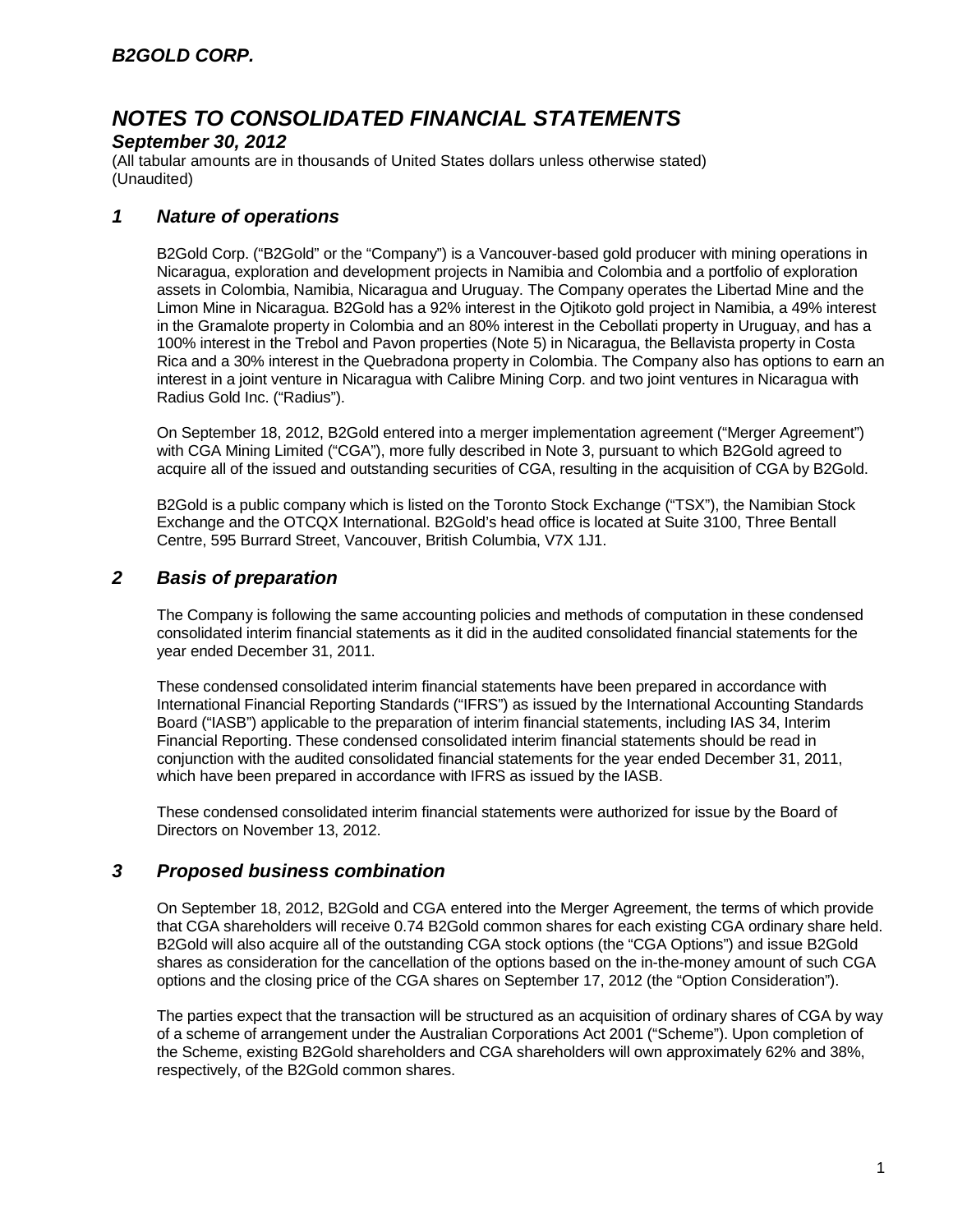### *September 30, 2012*

(All tabular amounts are in thousands of United States dollars unless otherwise stated) (Unaudited)

There are currently 337.9 million common shares of CGA issued and outstanding and B2Gold expects to issue an aggregate of up to 250 million common shares in connection with the Scheme. In addition, it is expected that the cancellation of the CGA Options will result in the issuance of approximately 2 million B2Gold common shares.

The Scheme is subject to regulatory, Australian Court, shareholder, and third party approvals, together with other customary conditions. Regulatory approvals include approval by the Australian Foreign Investment Review Board, and Australian Stock Exchange and Toronto Stock Exchange approvals in respect of the issue of new B2Gold common shares under the Scheme and as the Option Consideration. The transaction is expected to close on or prior to January 31, 2013.

The business combination will be accounted for using the acquisition method, with B2Gold as the acquirer of CGA.

### *4 Inventories*

|                                                                                                       | As at<br>September 30,<br>2012<br>\$ | As at<br>December 31,<br>2011<br>\$ |
|-------------------------------------------------------------------------------------------------------|--------------------------------------|-------------------------------------|
| Gold and silver bullion<br>In-process inventory<br>Ore stock-pile inventory<br>Materials and supplies | 5,735<br>3,817<br>470<br>22,507      | 8,598<br>2,753<br>223<br>15,121     |
|                                                                                                       | 32,529                               | 26,695                              |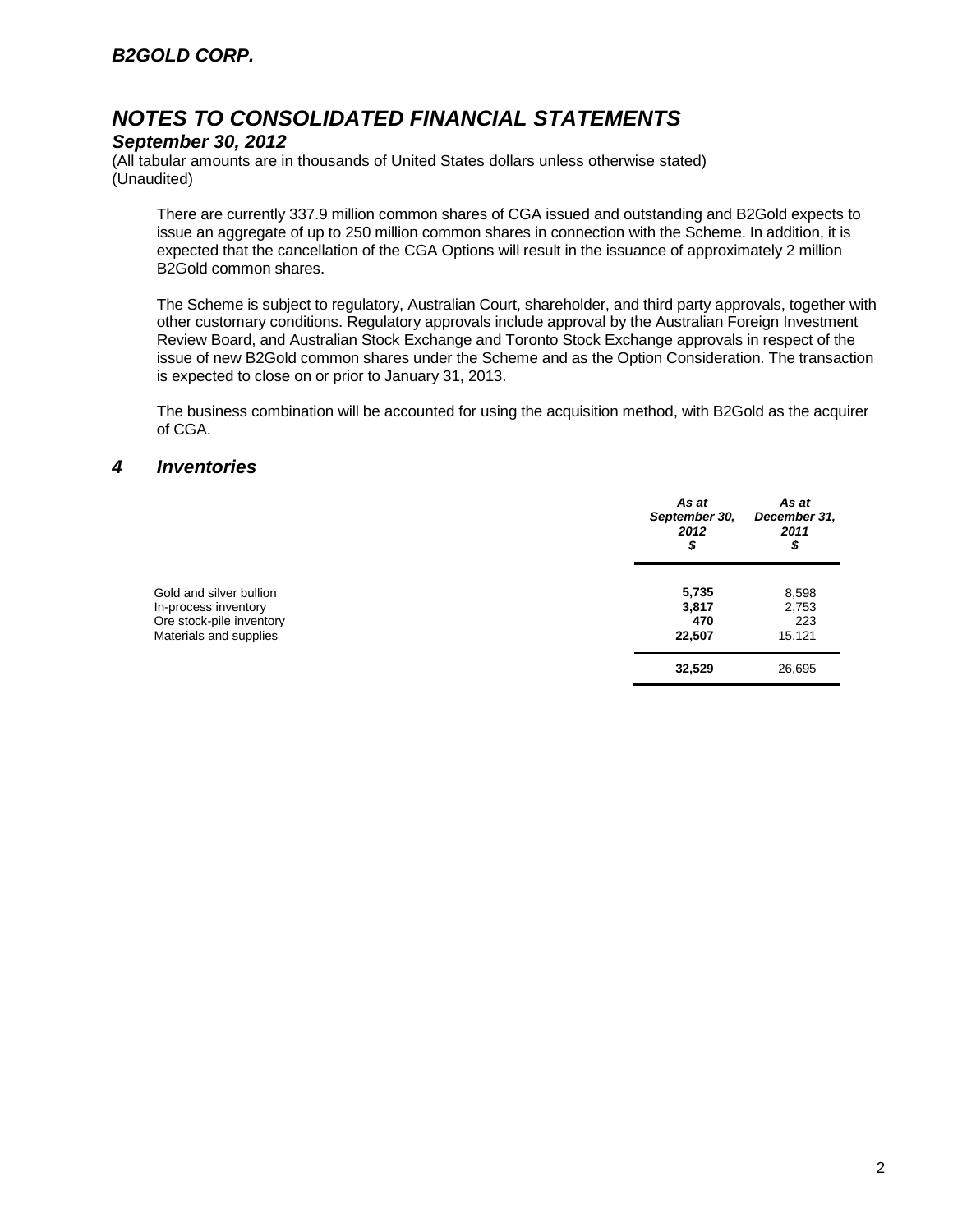# *NOTES TO CONSOLIDATED FINANCIAL STATEMENTS*

### *September 30, 2012*

(All tabular amounts are in thousands of United States dollars unless otherwise stated) (Unaudited)

## *5 Mining interests*

|                                                                                         | As at<br>September 30,<br>2012<br>\$ | As at<br>December 31.<br>2011<br>\$ |
|-----------------------------------------------------------------------------------------|--------------------------------------|-------------------------------------|
| Property, plant & equipment (depletable)<br>Libertad Mine (including Jabali), Nicaragua |                                      |                                     |
| Cost                                                                                    | 208,620                              | 172,568                             |
| Accumulated depreciation and depletion                                                  | (44, 678)                            | (28, 773)                           |
|                                                                                         | 163,942                              | 143,795                             |
| Limon Mine, Nicaragua                                                                   |                                      |                                     |
| Cost                                                                                    | 92,990                               | 72,229                              |
| Accumulated depreciation and depletion                                                  | (23, 339)                            | (16, 719)                           |
|                                                                                         | 69,651                               | 55,510                              |
| Mineral properties (non-depletable)                                                     |                                      |                                     |
| Otjikoto, Namibia                                                                       | 111,691                              | 102,804                             |
| Mocoa, Colombia                                                                         | 26,765                               | 23,795                              |
| Trebol & Pavon, Nicaragua                                                               | 23,872                               | 4,667                               |
| Cebollati, Uruguay                                                                      | 7,502                                | 5,565                               |
| Calibre, Nicaragua<br>Other                                                             | 5,386<br>1,067                       | 1,590<br>228                        |
|                                                                                         | 176,283                              | 138,649                             |
| Corporate & other                                                                       |                                      |                                     |
| Bellavista, Costa Rica                                                                  | 2,599                                | 3,071                               |
| Office, furniture and equipment, net                                                    | 677                                  | 732                                 |
|                                                                                         | 3,276                                | 3,803                               |
|                                                                                         | 413,152                              | 341,757                             |
| Investments (incorporated joint ventures)                                               |                                      |                                     |
| accounted for using the equity method                                                   |                                      |                                     |
| Gramalote, Colombia                                                                     | 88,748                               | 69,579                              |
| Quebradona, Colombia                                                                    | 1,201                                | 1,201                               |
|                                                                                         | 89,949                               | 70,780                              |
|                                                                                         | 503,101                              | 412,537                             |

#### *Trebol and Pavon properties*

On April 9, 2012, the Company and Radius announced that the two companies had entered into a binding letter agreement pursuant to which the Company agreed, among other things, to acquire a 100% interest in the Trebol and Pavon gold properties in Nicaragua in consideration of Cdn.\$20 million, payable in 4,815,894 common shares of B2Gold (calculated at a price per share of Cdn.\$4.15 based on the volume weighted average price of B2Gold's common shares on the TSX for the ten trading days immediately preceding the date of the letter agreement). In addition, the Company has agreed to make contingent payments to Radius of \$10 per ounce of gold on 40% of any proven and probable mineral reserves in excess of 500,000 ounces (on a 100% basis) on the Trebol property. Based on a previous joint venture agreement with Radius, the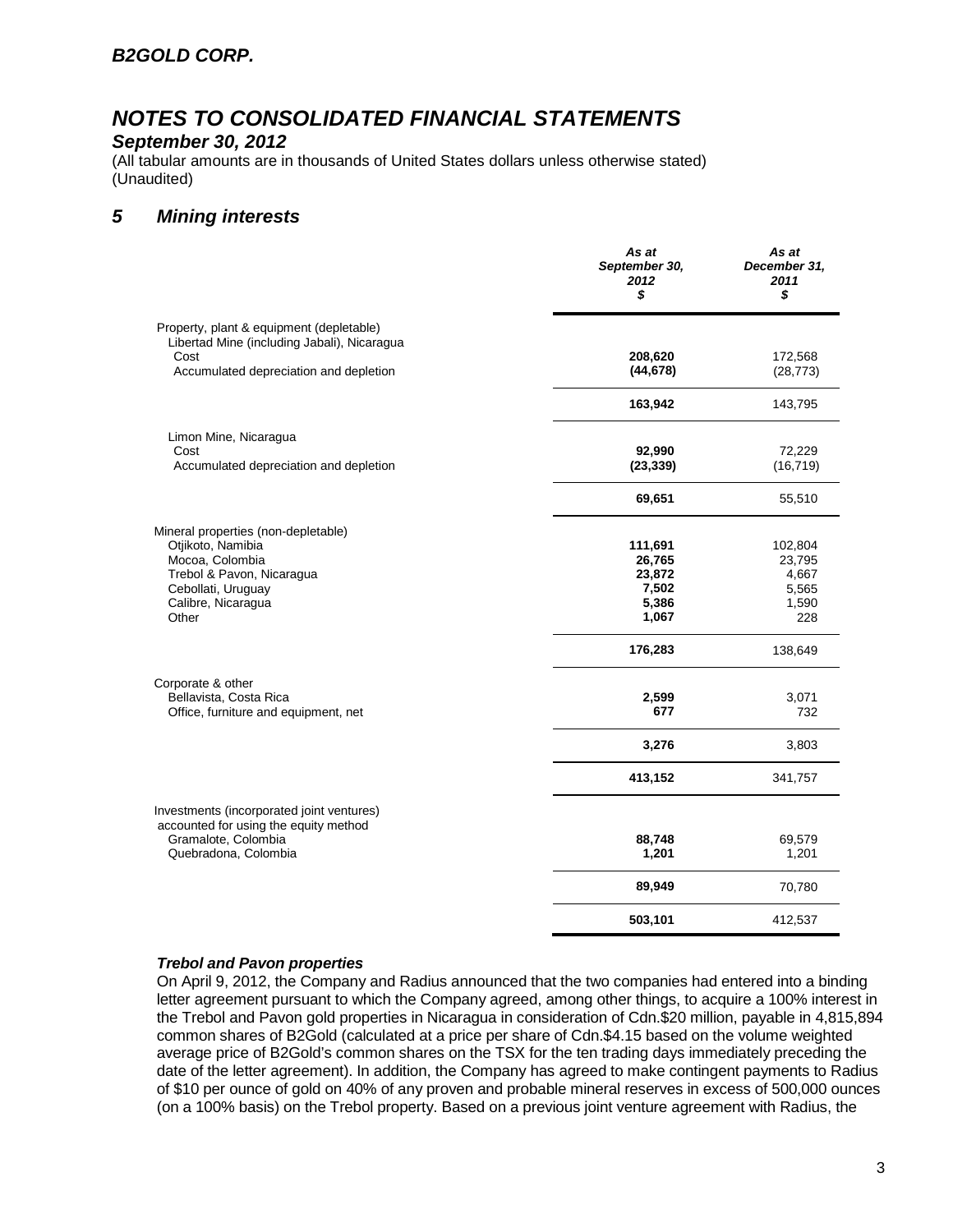### *September 30, 2012*

(All tabular amounts are in thousands of United States dollars unless otherwise stated) (Unaudited)

Company had earned a 60% interest in the Trebol and Pavon properties by expending a total of \$4 million on exploration, resulting in a 60% - 40% B2Gold – Radius joint venture. The parties entered into a definitive share purchase agreement dated July 24, 2012 and completed the transaction on August 10, 2012.

In connection with the transaction, the Company and Radius terminated all other aspects of the existing option and joint venture arrangements entered into between the parties in December 2009 in respect of the Trebol, Pavon and San Pedro exploration properties.

The Company and Radius have also entered into a joint venture agreement on 60% - 40% basis with respect to each of the San Jose and La Magnolia properties in Nicaragua and continue jointly exploring the properties with the Company and Radius contributing 60% and 40% respectively, of the exploration expenditures of each joint venture.

Under IFRS, the actual measurement date of the purchase price occurs on the date the consideration is paid. Consequently, for accounting purposes, the acquisition cost of the Trebol and Pavon properties was \$16.9 million, consisting of \$16.8 million, the fair value of 4,815,894 B2Gold shares issued on August 10, 2012 at Cdn.\$3.46 per share (the closing share price of B2Gold shares on August 10, 2012), plus B2Gold transaction costs of \$0.1 million.

## *6 Investment*

On May 2, 2012, the Company acquired 20 million units (the "Units") of Calibre Mining Corp. ("Calibre") at a price of Cdn.\$0.25 per Unit for a total investment of Cdn.\$5 million pursuant to a subscription agreement between the parties. Each Unit is comprised of one common share of Calibre and one-half of one share purchase warrant. Each whole warrant entitles the holder thereof to acquire one common share of Calibre at a price of Cdn.\$0.50 per share for a period of twelve months from the date of issuance. Upon completion of this acquisition, the Company owned 20 million common shares, representing approximately 10.6% of the issued and outstanding common shares of Calibre.

The Company's investment in Calibre has been designated as an "available-for-sale" investment. Investments classified as "available-for-sale" are reported at fair market value based on quoted market prices with unrealized gains or losses excluded from earnings and reported as other comprehensive income/ loss. For the nine months ended September 30, 2012, the Company recorded an unrealized loss on its investment in Calibre of approximately \$1.6 million (based on the closing share price of Calibre on September 30, 2012 at Cdn.\$0.17 per share), included in other comprehensive income/ loss. Subsequent to September 30, 2012, Calibre's share price had increased to Cdn.\$0.25 per share on November 13, 2012.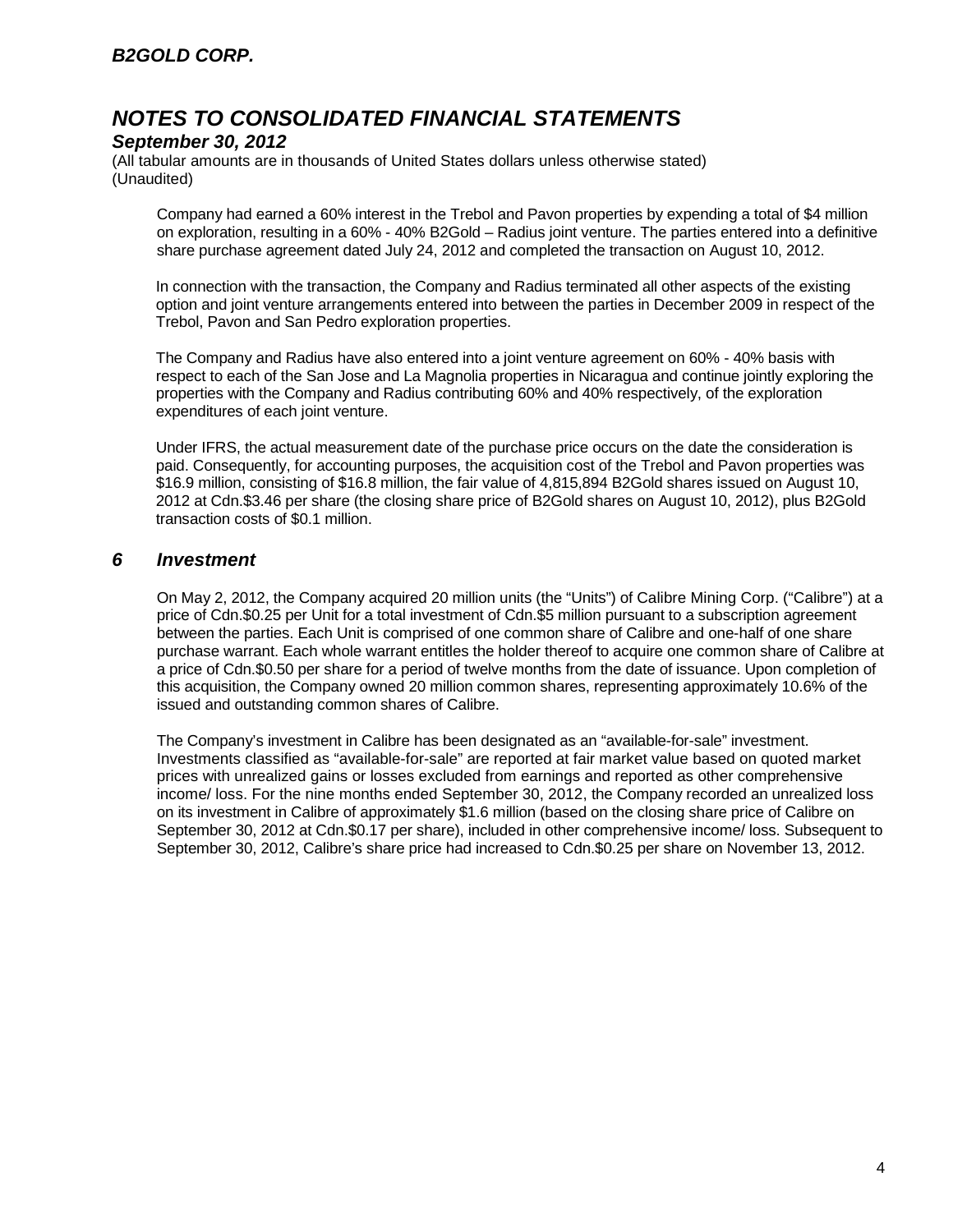# *NOTES TO CONSOLIDATED FINANCIAL STATEMENTS*

### *September 30, 2012*

(All tabular amounts are in thousands of United States dollars unless otherwise stated) (Unaudited)

# *7 Capital stock*

|                                                                                                                             | For the nine months<br>ended<br>September 30, 2012 |                     | For the year<br>ended<br>December 31, 2011 |                     |  |
|-----------------------------------------------------------------------------------------------------------------------------|----------------------------------------------------|---------------------|--------------------------------------------|---------------------|--|
|                                                                                                                             | <b>Shares</b><br>(1000's)                          | <b>Amount</b><br>\$ | <b>Shares</b><br>(1000's)                  | <b>Amount</b><br>\$ |  |
| Balance, beginning of period                                                                                                | 382,495                                            | 435,048             | 337,570                                    | 312,829             |  |
| Issued during the period:<br>Auryx Gold acquisition, December 22, 2011<br>For Trebol & Pavon properties (Note 5)            | 4,816                                              | 16,814              | 37,187                                     | 107,435             |  |
| For cash, on exercise of stock options<br>For cash, on exercise of warrants                                                 | 3,023<br>1,613                                     | 3,923<br>3,458      | 5,700<br>2,000                             | 5,908<br>2,014      |  |
| For cash, Incentive Plan                                                                                                    |                                                    | 9                   |                                            | 21                  |  |
| On vesting of restricted share units<br>For finder's fee                                                                    | 798                                                | 2,902               | 38                                         | 150                 |  |
| Transfer to share capital the fair value<br>assigned to stock options/share purchase<br>warrants exercised from contributed |                                                    |                     |                                            |                     |  |
| surplus                                                                                                                     |                                                    | 4,591               |                                            | 6,691               |  |
|                                                                                                                             | 10,250                                             | 31,697              | 44,925                                     | 122,219             |  |
| Balance, end of period                                                                                                      | 392,745                                            | 466,745             | 382,495                                    | 435,048             |  |

Pursuant to a share purchase agreement with Radius dated 24 July 2012, the Company acquired a 100% interest in the Trebol and Pavon exploration properties in Nicaragua by issuing approximately 4.8 million common shares to Radius on August 10, 2012 (Note 5).

On December 22, 2011, B2Gold and Auryx Gold Corp. ("Auryx Gold") completed the combination of the two companies by way of a plan of arrangement (the "Arrangement"). Under the terms of the Arrangement, B2Gold issued approximately 37.2 million common shares and paid cash of \$0.2 million in exchange for all of the issued and outstanding common shares of Auryx Gold.

### *Stock options*

During the three and nine months ended September 30, 2012, approximately 0.4 million and 10.6 million stock options, respectively, were granted to employees and directors with exercise prices ranging from Cdn.\$3.06 to Cdn.\$3.93 per share. These stock options have a term of five years and vest over a period of up to three years. The estimated fair value of these options totalling \$15.2 million is being recognized over the vesting period. The fair value was calculated using the Black-Scholes option pricing model based on a risk-free annual interest rate of up to 1.21%, an expected life of up to 3.5 years, an expected volatility ranging from 58% to 69%, and a dividend yield rate of nil.

During the three and nine months ended September 30, 2011, approximately 0.8 million and 2.6 million stock options, respectively, were granted to employees with exercise prices ranging from Cdn.\$2.31 per share to Cdn.\$3.19 per share. These stock options have a term of five years. One-third of these options will vest every year over a three-year period. The estimated fair value of these options totalling approximately \$3.8 million is being recognized over the vesting period. The fair value was calculated using the Black-Scholes option pricing model based on a risk-free annual interest rate of approximately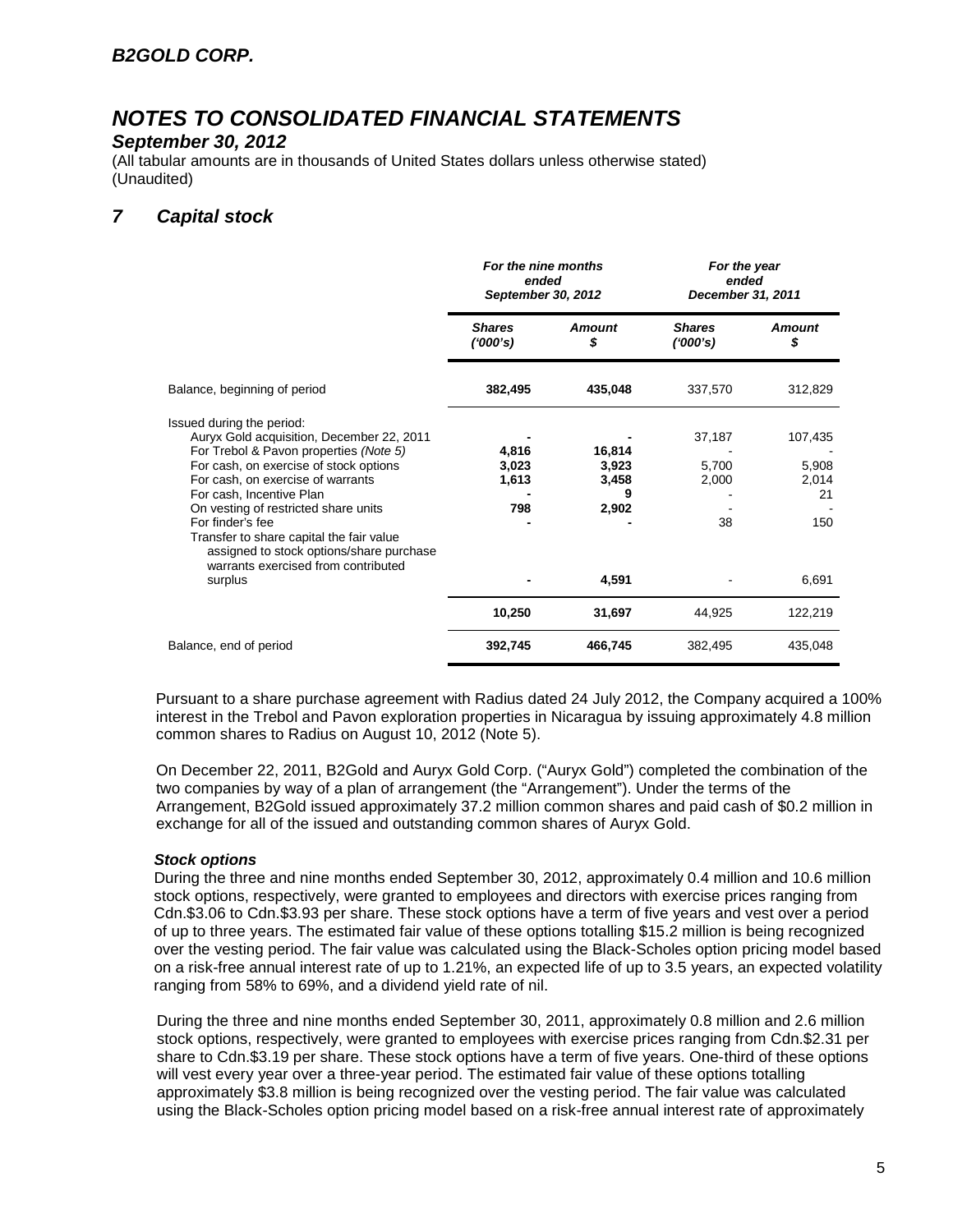### *September 30, 2012*

(All tabular amounts are in thousands of United States dollars unless otherwise stated) (Unaudited)

1.90%, an expected life of 3.5 years, an expected volatility ranging from 68% to 72%, and a dividend yield rate of nil.

Option pricing models require the input of highly subjective assumptions regarding the expected volatility. Changes in assumptions can materially affect the fair value estimate.

For the three months ended September 30, 2012, share-based payments expense, relating to the vesting of stock options, was \$2 million (Q3 2011 - \$4 million), net of \$0.7 million (Q3 2011 - \$0.3 million) capitalized to mining interests.

For the nine months ended September 30, 2012, share-based payments expense, relating to the vesting of stock options, was \$8 million (2011 - \$5.2 million), net of \$2.6 million (2011 - \$0.4 million) capitalized to mining interests.

The following table summarizes the information about stock options outstanding and exercisable at September 30, 2012:

|                                   | Number of<br>outstanding<br>options<br>('000's) | <b>Weighted-</b><br>average<br>exercise price<br>$(in$ $Cdn.S)$ |
|-----------------------------------|-------------------------------------------------|-----------------------------------------------------------------|
| Outstanding at December 31, 2010  | 15,629                                          | 1.35                                                            |
| Auryx Gold replacement options    | 3,176                                           | 2.49                                                            |
| Granted                           | 3,002                                           | 2.90                                                            |
| Exercised                         | (5,700)                                         | 1.02                                                            |
| Forfeited or expired              | (825)                                           | 3.52                                                            |
| Outstanding at December 31, 2011  | 15,282                                          | 1.90                                                            |
| Granted                           | 10.591                                          | 3.13                                                            |
| Exercised                         | (3,023)                                         | 1.30                                                            |
| Forfeited or expired              | (175)                                           | 3.17                                                            |
| Outstanding at September 30, 2012 | 22,675                                          | 2.55                                                            |

During the nine months ended September 30, 2012, 3 million (2011 – 5 million) stock options were exercised. The weighted average share price at the time of exercise for the nine months ended September 30, 2012 was Cdn.\$3.84 (2011 – Cdn.\$3.36).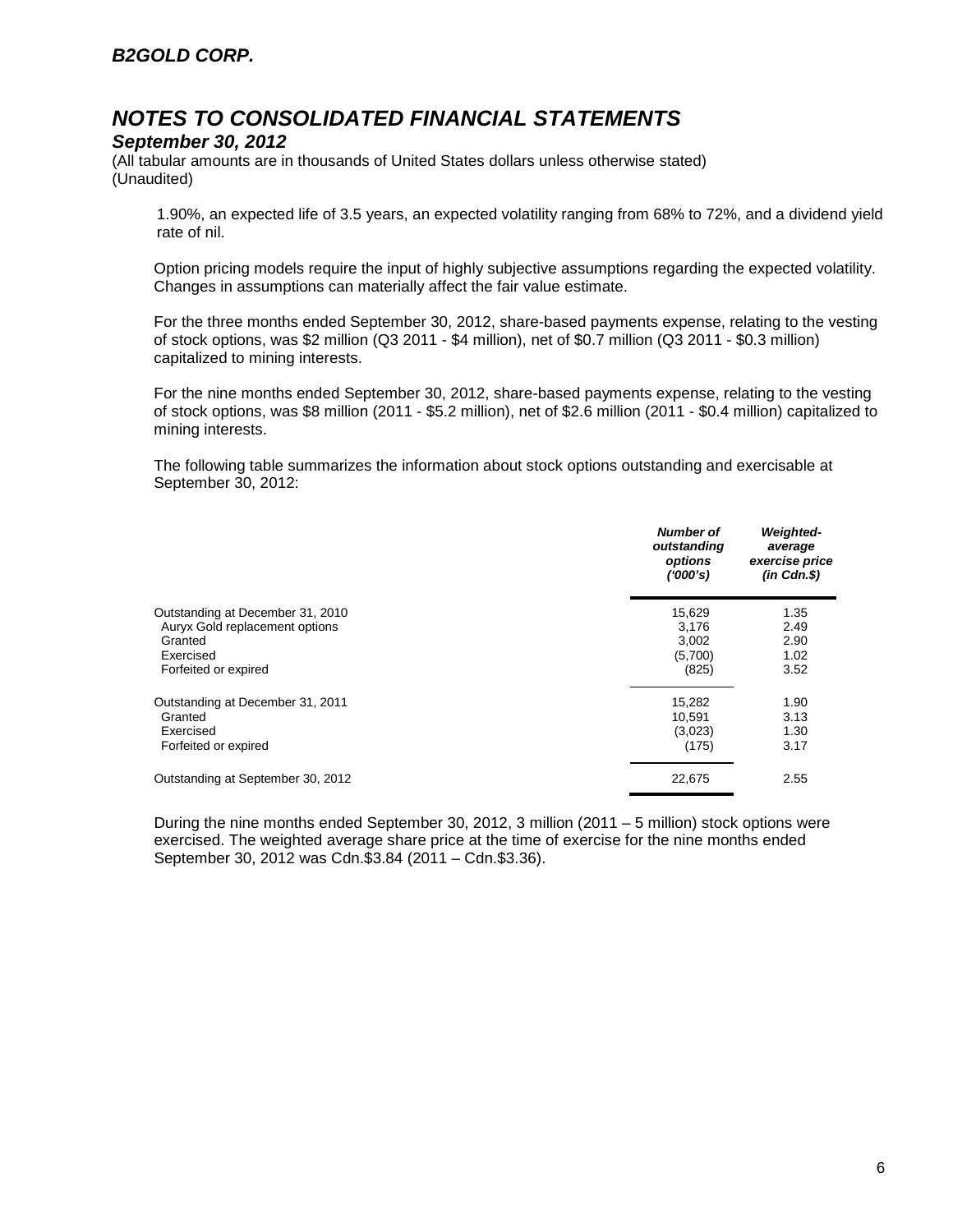### *September 30, 2012*

(All tabular amounts are in thousands of United States dollars unless otherwise stated) (Unaudited)

Stock options outstanding and exercisable as at September 30, 2012 are as follows:

| <b>Range of</b><br>exercise<br>prices<br>$(in$ $Cdn.S)$ | <b>Number of</b><br>outstanding<br>options<br>(1000's) | <b>Weighted-</b><br>average years<br>to expiry | <b>Weighted-</b><br>average<br>exercise price<br>$(in$ $Cdn.S)$ | <b>Number of</b><br>exercisable<br>options<br>('000's) | <b>Weighted-</b><br>average<br>exercise price<br>$(in$ $Cdn.S)$ |
|---------------------------------------------------------|--------------------------------------------------------|------------------------------------------------|-----------------------------------------------------------------|--------------------------------------------------------|-----------------------------------------------------------------|
|                                                         |                                                        |                                                |                                                                 |                                                        |                                                                 |
| $0.00 - 0.99$                                           | 3.116                                                  | 1.84                                           | 0.80                                                            | 3.116                                                  | 0.80<br>1.43                                                    |
| $1.00 - 1.99$<br>$2.00 - 2.99$                          | 1.348<br>5.491                                         | 2.23<br>3.10                                   | 1.50<br>2.42                                                    | 1.161<br>3.625                                         | 2.41                                                            |
| $3.00 - 3.99$<br>$4.00 - 4.99$                          | 12.646<br>74                                           | 4.22<br>2.95                                   | 3.14<br>4.00                                                    | 2.436<br>74                                            | 3.16<br>4.00                                                    |
|                                                         | 22,675                                                 | 3.50                                           | 2.55                                                            | 10,412                                                 | 2.01                                                            |

#### *Restricted share unit plan*

On May 6, 2011, the Company's Board of Directors approved a Restricted Share Unit Plan (the "RSU Plan") whereby restricted share units ("RSU") may be granted to directors, executive officers and employees of the Company. Adoption of the RSU Plan was part of the Company's continuing effort to build upon and enhance long term shareholder value. The RSU Plan reflects the Company's commitment to a long term incentive compensation structure that aligns the interests of its directors, executive officers and employees with the interests of its shareholders. Once vested, each RSU is redeemable for one common share entitling the holder to receive the common share for no additional consideration. The Company has reserved 8 million common shares for issuance under the RSU Plan.

On April 26, 2012, the Company granted approximately 2.4 million RSU. For the majority of the RSU granted, one-third of the RSU vested immediately on the day of grant, another one-third will vest one year from the grant date with the remainder vesting two years from the grant date. The total estimated fair value of the RSU granted was \$8.7 million based on the market value of the Company's shares at the grant date. The fair value of each RSU is recorded as a share-based payments expense (and either charged to operations or capitalized to mining interests) over the vesting period.

For the three months ended September 30, 2012, share-based payments expense, relating to the vesting of RSU, was \$0.9 million (Q3 2011 - \$nil), net of \$0.1 million (Q3 2011 - \$nil) capitalized to mining interests.

For the nine months ended September 30, 2012, share-based payments expense, relating to the vesting of RSU, was \$4.1 million (2011 - \$nil), net of \$0.7 million (2011 - \$nil) capitalized to mining interests.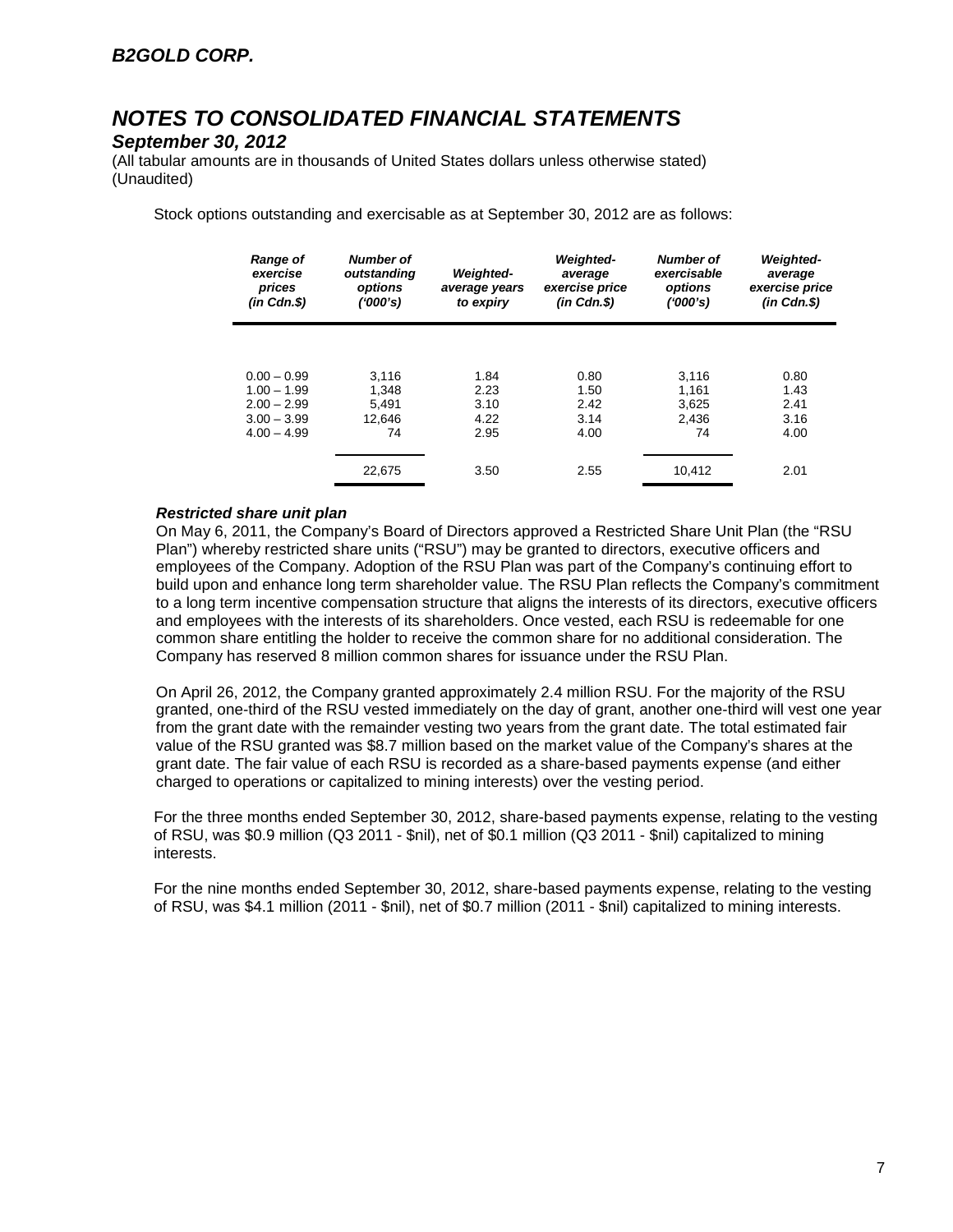# *NOTES TO CONSOLIDATED FINANCIAL STATEMENTS*

### *September 30, 2012*

(All tabular amounts are in thousands of United States dollars unless otherwise stated) (Unaudited)

A summary of changes to RSU outstanding:

|                                                                                      | <b>Number of</b><br>outstanding<br><b>RSU</b><br>(1000's) |
|--------------------------------------------------------------------------------------|-----------------------------------------------------------|
| Outstanding at December 31, 2011<br>Granted<br>Vested and converted to common shares | 2,401<br>(798)                                            |
| Outstanding at September 30, 2012                                                    | 1,603                                                     |

#### *Incentive plan*

On June 29, 2007, the Company established the B2Gold Incentive Plan (the "Incentive Plan") for the benefit of directors, officers, employees and service providers of the Company and issued to the trustees of the Incentive Plan options to acquire 4.955 million common shares. On October 12, 2007, following the exercise of these options, an aggregate of 4.955 million common shares were issued to and paid for by the trustees of the Incentive Plan. These shares were held in trust by the trustees pursuant to the terms of the Incentive Plan. The Company is required under IFRS to consolidate the trust. The Company recognizes a share-based compensation expense with respect to these incentive shares, when these shares are granted to the ultimate beneficiaries by the trust. The proceeds received from the trustees have been classified as related party loans on the Consolidated Balance Sheet.

On May 28, 2012, 0.5 million common shares were awarded from the trust under the Incentive Plan to a senior employee, George Johnson, of the Company. In connection with the award, the Company recorded a share-based payments expense of \$1.6 million (the market value of the shares on the date of the award). At September 30, 2012, 3.455 million common shares remain held in the Company's Incentive Plan trust.

At the time the Incentive Plan was established, it was assumed that allocations from the Plan would occur outside the Company. The Company was controlled by individuals, who report the shares in the Plan on their Insiders Reports, and there is no requirement to consult the Company regarding distributions. It was also assumed, therefore, that any distribution would not be recorded by the Company. Furthermore, since these shares were issued from treasury in 2007 and held by the trust, this transaction has not resulted in any changes to the overall outstanding shares of the Company.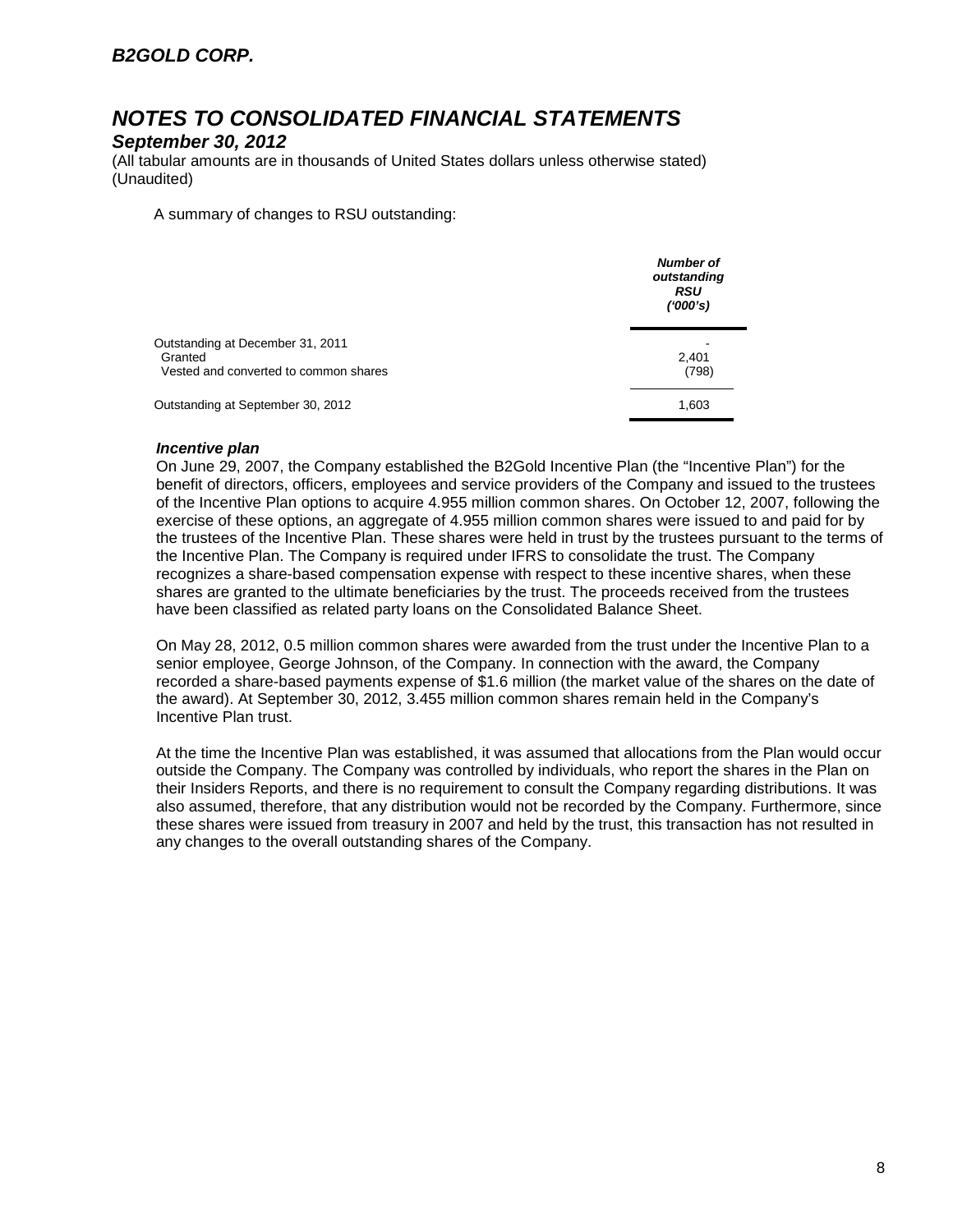# *NOTES TO CONSOLIDATED FINANCIAL STATEMENTS*

### *September 30, 2012*

(All tabular amounts are in thousands of United States dollars unless otherwise stated) (Unaudited)

#### *Share purchase warrants*

A summary of changes to share purchase warrants outstanding:

|                                   | <b>Number of</b><br>outstanding<br>warrants<br>(1000's) | <b>Weighted-</b><br>average<br>exercise price<br>$(in$ $Cdn.S)$ |
|-----------------------------------|---------------------------------------------------------|-----------------------------------------------------------------|
| Outstanding at December 31, 2010  | 23,400                                                  | 3.54                                                            |
| Auryx Gold replacement warrants   | 2.129                                                   | 2.71                                                            |
| Exercised                         | (2,000)                                                 | 0.97                                                            |
| Expired                           | (21, 400)                                               | 3.78                                                            |
| Outstanding at December 31, 2011  | 2,129                                                   | 2.71                                                            |
| Exercised                         | (1,613)                                                 | 2.17                                                            |
| Outstanding at September 30, 2012 | 516                                                     | 4.34                                                            |

On May 15, 2011, all of the 21.4 million warrants which had been issued to AngloGold on May 15, 2008 (pursuant to the "Agreement to Amend the Relationship, Farm-Out and Joint Venture Agreement and regarding Gramalote Limited and Other Matters") expired unexercised.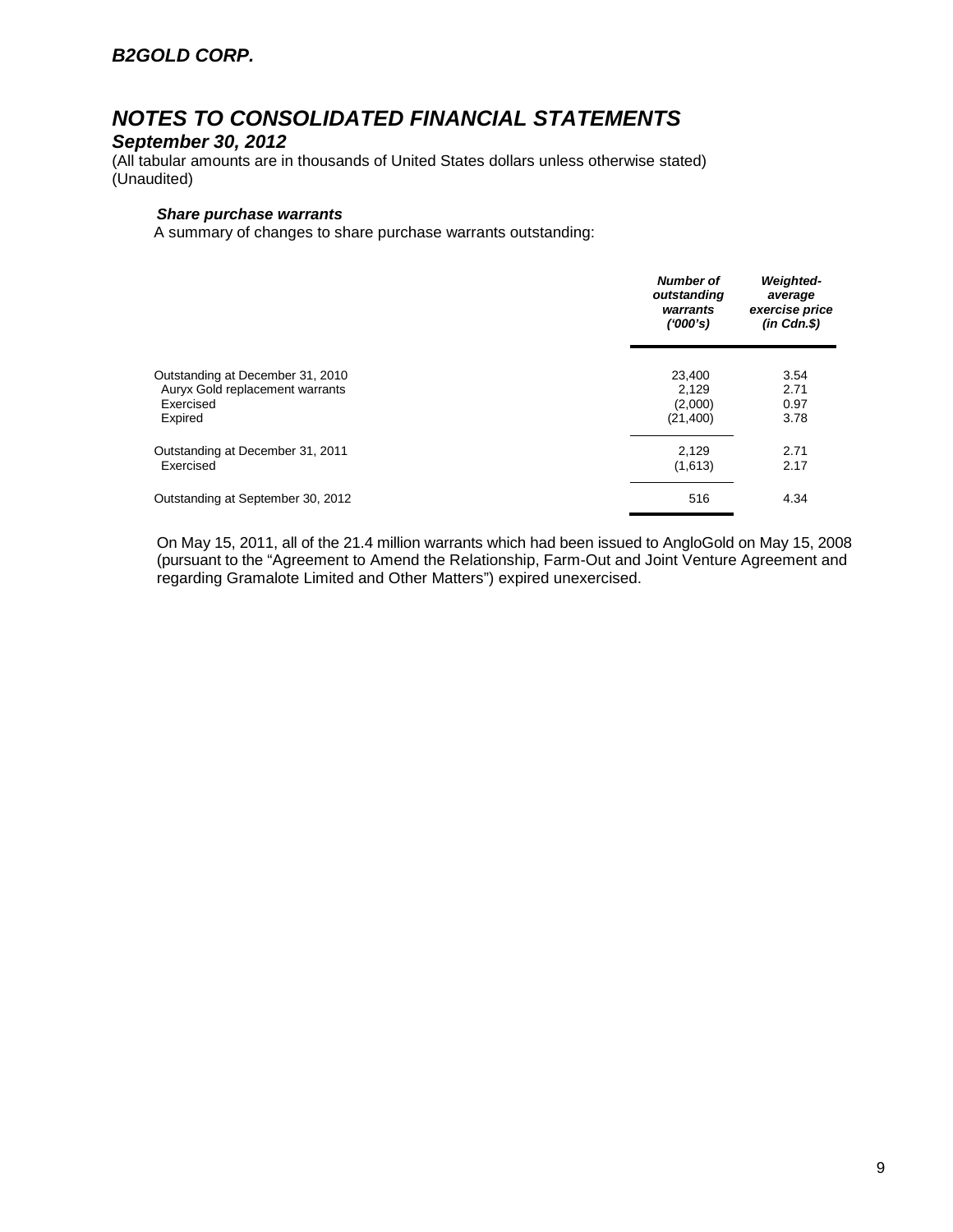## *September 30, 2012*

(All tabular amounts are in thousands of United States dollars unless otherwise stated) (Unaudited)

## *8 Derivative financial instruments*

Starting in the second quarter of 2012, the Company entered into foreign currency contracts to manage its foreign currency exposure of forecasted expenditures denominated in Namibian dollars relating to the development of its Otjikoto project. As the Namibian dollar is pegged to the South African rand, the Company enters into foreign currency contracts between the South African rand and the United States dollar due to their greater liquidity.

At September 30, 2012, forward currency contracts totalling \$15.5 million at an average rate of 8.5482 rand were outstanding with maturity dates ranging from October 2012 to July 2013. In addition, zero-cost put/call collar contracts totalling \$11 million were outstanding with maturity dates ranging from October 2012 to December 2013 with an average floor price of 8.3152 rand and an average ceiling price of 8.7852 rand.

These derivative instruments were not designated as hedges by the Company and are marked to their market values at the end of each reporting period. Adjustments to the market value are included in the statement of operations. For the three and nine month periods ended September 30, 2012, the Company recorded an unrealized derivative loss of \$0.1 million and an unrealized derivative gain of \$0.2 million, respectively. In addition, for the three and nine month periods ended September 30, 2012, the Company recorded a realized derivative gain of \$0.1 million and a realized derivative loss of \$0.1 million, respectively.

The following is a summary, by maturity dates, of the Company's foreign currency contracts outstanding as at September 30, 2012:

|                                                                                                                                                  |                | Q4<br>2012            |                | Q1<br>2013            |                | Q <sub>2</sub><br>2013 |               | Q3<br>2013            |                | Q4<br>2013            |
|--------------------------------------------------------------------------------------------------------------------------------------------------|----------------|-----------------------|----------------|-----------------------|----------------|------------------------|---------------|-----------------------|----------------|-----------------------|
| Rand forward contracts:<br>Notional amount<br>$\blacksquare$<br>Average contract price<br>$\blacksquare$                                         | \$<br>\$       | 4,500<br>8.67         | \$<br>\$       | 4,000<br>8.45         | \$<br>\$       | 6,000<br>8.53          | \$<br>\$      | 1,000<br>8.70         | \$<br>\$       | -                     |
| Rand zero-cost collars:<br>Notional amount<br>$\blacksquare$<br>Average floor price<br>$\blacksquare$<br>Average ceiling price<br>$\blacksquare$ | \$<br>\$<br>\$ | 5.000<br>8.31<br>8.65 | \$<br>\$<br>\$ | 1,500<br>8.25<br>8.70 | \$<br>\$<br>\$ | 1,500<br>8.25<br>8.85  | \$<br>\$<br>S | 1,500<br>8.33<br>9.00 | \$<br>\$<br>\$ | 1,500<br>8.44<br>9.00 |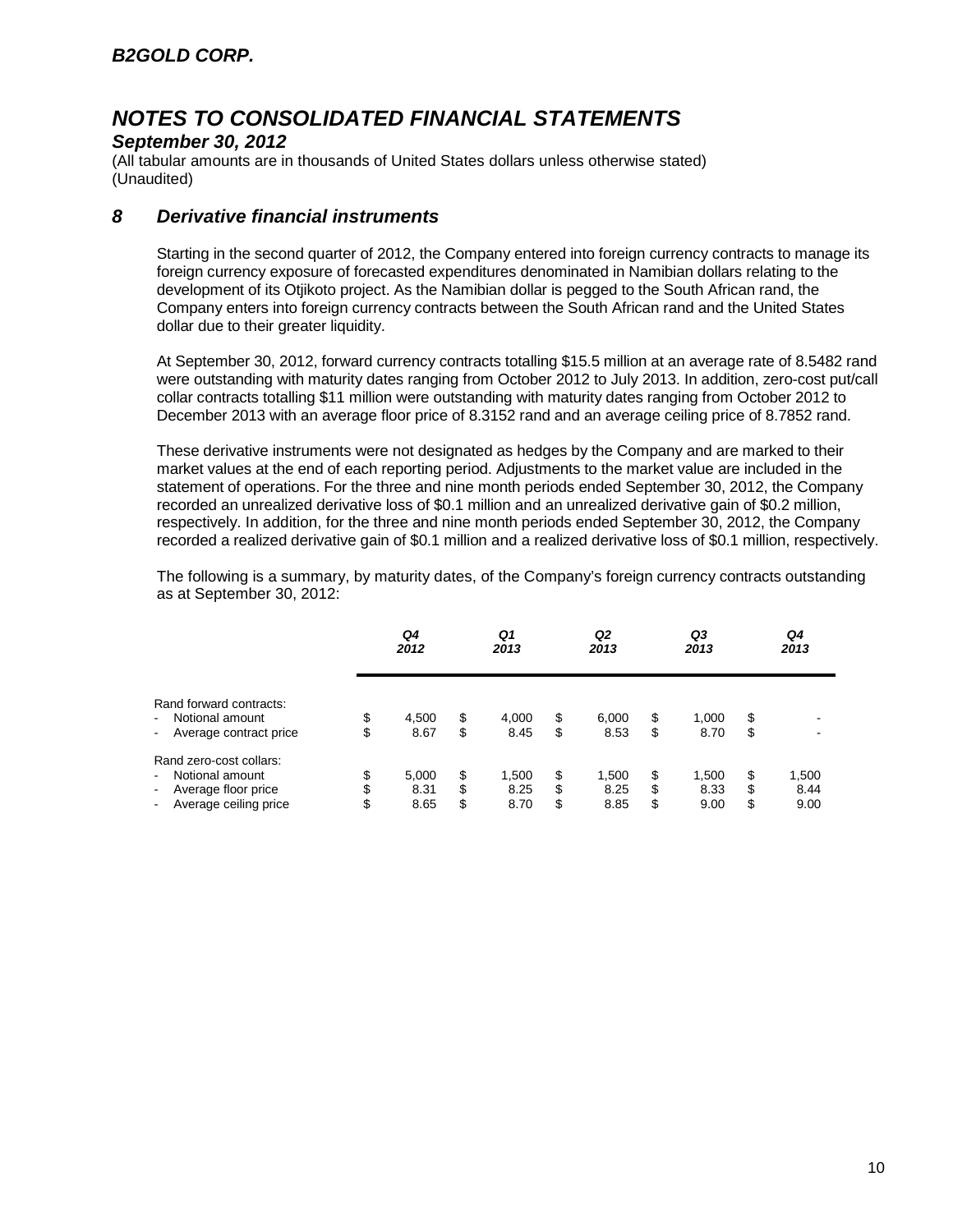## *September 30, 2012*

(All tabular amounts are in thousands of United States dollars unless otherwise stated) (Unaudited)

## *9 Income and other taxes*

In Nicaragua, the State is entitled to a proportional extraction royalty ("ad-valorem" tax) over the substances extracted from a mineral concession. The amount of ad-valorem tax is 3% for minerals. Under Nicaraguan law, the ad-valorem tax paid is considered a deductible expense for purposes of computing corporate income tax. However, when this law was enacted it included a grandfathering rule which allowed concessions granted prior to this law to continue operating under its existing regime. Under the mining law applicable to Desarrollo Minero de Nicaragua S.A. ("Desminic"), the Company's indirect subsidiary which owns and operates the Libertad Mine, the amount paid as ad-valorem tax could be applied as a direct credit against corporate income tax.

On May 25 2012, the Nicaraguan tax administration notified Desminic that it accepted Desminic's request to treat ad-valorem taxes paid by Desminic as direct credits against Desminic's corporate income tax due, rather than as a deductible expense in computing its corporate income tax. Prior to the acceptance of Desminic's request, the Company had taken a conservative position treating its ad-valorem payments as a deductible expense rather than as a tax credit. In the second quarter of 2012, the Company began recording these payments as tax credits. Ad-valorem taxes paid in the first quarter of 2012 of \$1.3 million were also reclassified from royalty and production tax expense on the consolidated statement of operations to income tax credits (reducing estimated current taxes payable on the consolidated balance sheet).

The Company amended its 2011 and 2010 income tax returns for Desminic to report the ad-valorem taxes as direct credits. This resulted in a \$1.7 million reduction in current income taxes and a \$2.6 million reduction in deferred income taxes. These reductions were recorded in the second quarter of 2012.

The Company's subsidiary which owns and operates the Limon Mine, Triton Minera S.A., continues to record its ad-valorem payments as a deductible expense rather than a tax credit as it operates under the new mining law.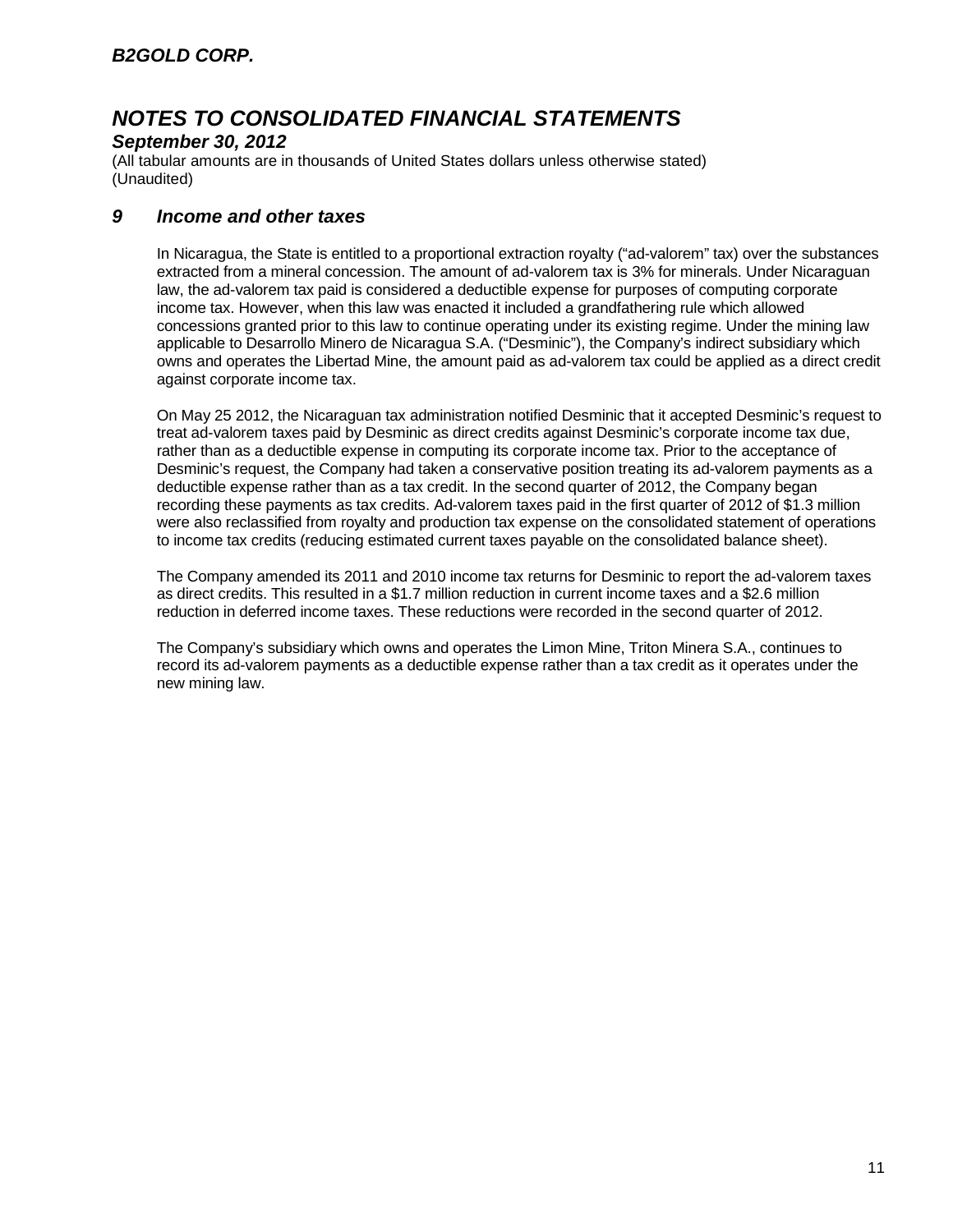## *September 30, 2012*

(All tabular amounts are in thousands of United States dollars unless otherwise stated) (Unaudited)

# *10 Supplementary cash flow information*

Supplementary disclosure of cash flow information is provided in the table below:

|                                                                                        | For the three<br>months ended<br>Sep. 30,<br>2012<br>\$ | For the three<br>months ended<br>Sep. 30,<br>2011<br>\$ | For the nine<br>months ended<br>Sep. 30,<br>2012<br>\$ | For the nine<br>months ended<br>Sep. 30,<br>2011<br>\$ |  |
|----------------------------------------------------------------------------------------|---------------------------------------------------------|---------------------------------------------------------|--------------------------------------------------------|--------------------------------------------------------|--|
| Non-cash investing and financing activities:                                           |                                                         |                                                         |                                                        |                                                        |  |
| Common shares issued for Trebol and Pavon<br>properties (Note 7)                       | 16,814                                                  |                                                         | 16,814                                                 |                                                        |  |
| Stock-based compensation, capitalized<br>to resource property interests                | 822                                                     | 283                                                     | 3,281                                                  | 436                                                    |  |
| Common shares issued for finders' fee                                                  |                                                         | 150                                                     |                                                        | 150                                                    |  |
| Accounts payable and accrued liabilities<br>relating to resource property expenditures | (487)                                                   |                                                         |                                                        |                                                        |  |

# *11 Compensation of key management*

Key management includes the Company's directors, members of the Executive Committee and members of Senior Management. Compensation to key management included:

|                                           | For the three | For the three | For the nine | For the nine |
|-------------------------------------------|---------------|---------------|--------------|--------------|
|                                           | months ended  | months ended  | months ended | months ended |
|                                           | Sep. 30,      | Sep. 30,      | Sep. 30,     | Sep. 30,     |
|                                           | 2012          | 2011          | 2012         | 2011         |
|                                           | S             | S             | \$           | \$           |
| Salaries and short-term employee benefits | 743           | 672           | 2.171        | 3,350        |
| Share-based payments (Note 7)             | 811           | 3.570         | 5,449        | 3,603        |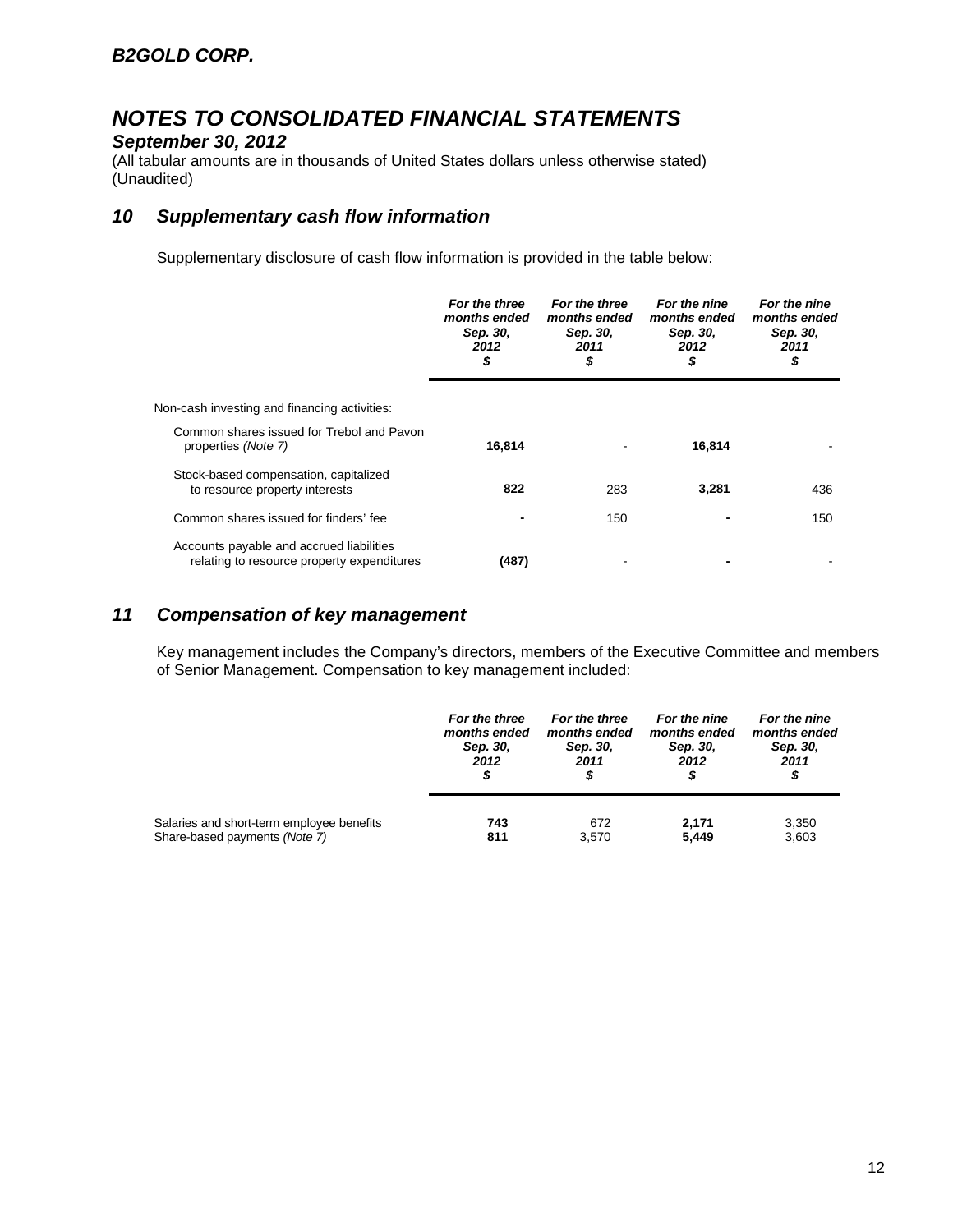## *September 30, 2012*

(All tabular amounts are in thousands of United States dollars unless otherwise stated) (Unaudited)

# *12 Segmented information*

The Company's reportable operating segments are individual mine development projects or operations, being the Libertad Mine, Limon Mine, Otjikoto project and the Gramalote project. The Company's reportable segments for the three and nine months ended September 30, 2012 and 2011 are summarized in the following tables.

|                          | Limon<br><b>Mine</b><br>\$ | Libertad<br>Mine<br>\$ | <b>Otjikoto</b><br><b>Project</b><br>Φ | Gramalote<br><b>Project</b><br>\$ | <b>Other</b><br><b>Mineral</b><br><b>Properties</b><br>\$ | Corporate<br>& Other<br>\$ | <b>Total</b><br>\$ |
|--------------------------|----------------------------|------------------------|----------------------------------------|-----------------------------------|-----------------------------------------------------------|----------------------------|--------------------|
| Gold revenue             | 22.154                     | 44,911                 |                                        |                                   |                                                           |                            | 67,065             |
| <b>Production costs</b>  | 9.418                      | 14.493                 | -                                      | -                                 | $\overline{\phantom{0}}$                                  | $\blacksquare$             | 23,911             |
| Depreciation & depletion | 2,356                      | 5,899                  |                                        | ٠                                 |                                                           | $\overline{\phantom{a}}$   | 8,255              |
| Net income (loss)        | 5,254                      | 15,263                 |                                        |                                   | (152)                                                     | (5,889)                    | 14,476             |
| Capital expenditures     | 6.495                      | 10.238                 | 2.731                                  | 10.043                            | 3.988                                                     | 28                         | 33,523             |

#### *For the three months ended September 30, 2012*

#### *For the three months ended September 30, 2011*

| Limon<br><b>Mine</b><br>\$ | Libertad<br>Mine<br>\$ | <b>Otjikoto</b><br><b>Project</b> | <b>Gramalote</b><br><b>Project</b><br>D | <b>Other</b><br><b>Mineral</b><br><b>Properties</b><br>\$ | Corporate<br>& Other<br>\$ | <b>Total</b><br>\$ |
|----------------------------|------------------------|-----------------------------------|-----------------------------------------|-----------------------------------------------------------|----------------------------|--------------------|
| 16.366                     | 34.093                 |                                   |                                         |                                                           | $\blacksquare$             | 50,459             |
| 6.870                      | 8,480                  |                                   |                                         |                                                           | ۰                          | 15,350             |
| 1,610                      | 4,110                  | -                                 | -                                       |                                                           | $\blacksquare$             | 5,720              |
| 5.864                      | 10.425                 |                                   |                                         |                                                           | (7, 253)                   | 9,036              |
| 5,508                      | 13,125                 |                                   | 4,079                                   | 1.729                                                     | 1,006                      | 25,447             |
|                            |                        |                                   |                                         |                                                           |                            |                    |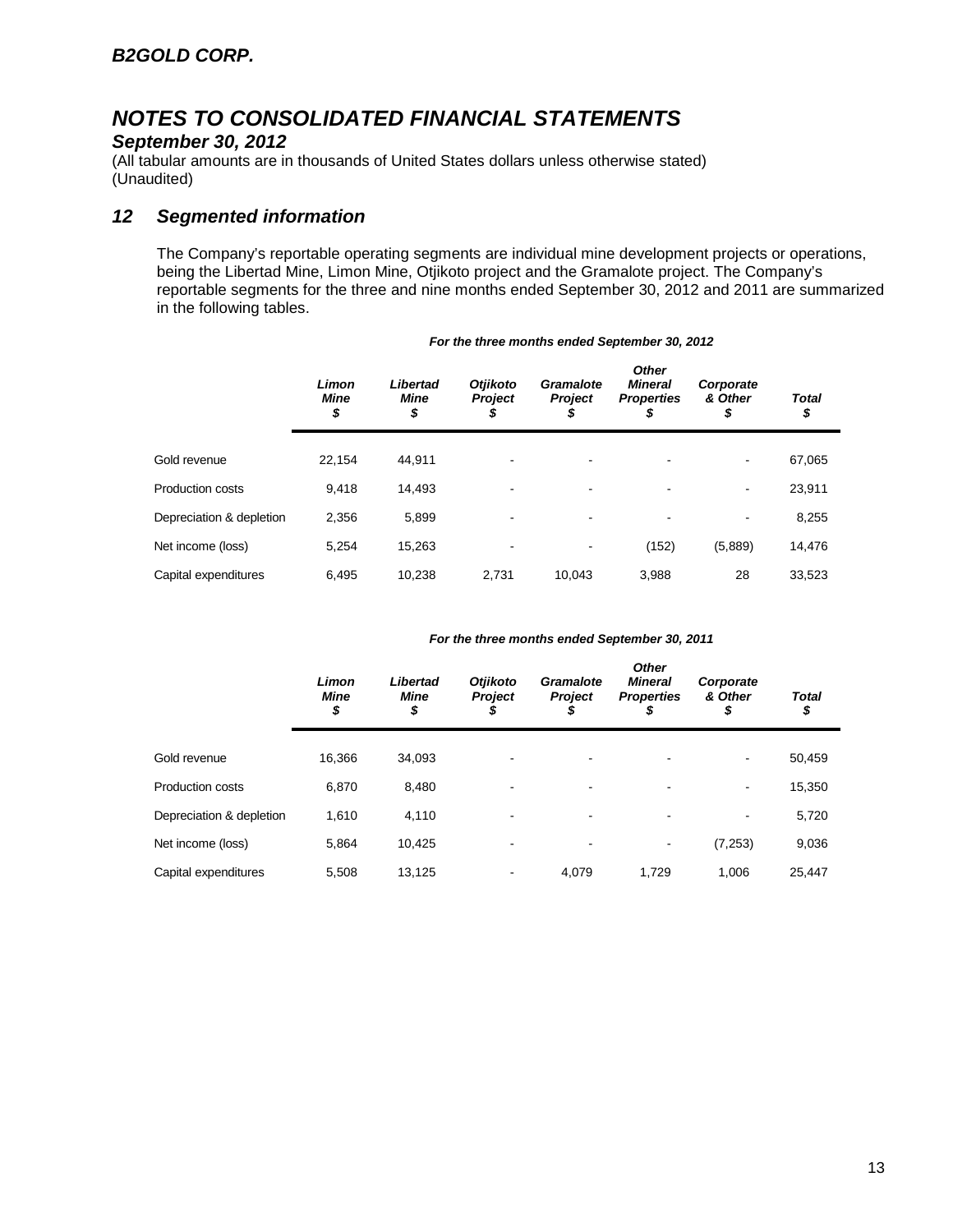# *September 30, 2012*

(All tabular amounts are in thousands of United States dollars unless otherwise stated) (Unaudited)

|                          | Limon<br>Mine<br>\$ | Libertad<br>Mine<br>\$ | <b>Otjikoto</b><br><b>Project</b><br>J | Gramalote<br><b>Project</b><br>s | <b>Other</b><br><b>Mineral</b><br><b>Properties</b><br>S | Corporate<br>& Other<br>\$ | <b>Total</b><br>\$ |
|--------------------------|---------------------|------------------------|----------------------------------------|----------------------------------|----------------------------------------------------------|----------------------------|--------------------|
| Gold revenue             | 59,259              | 129.009                |                                        | -                                |                                                          | $\overline{\phantom{a}}$   | 188,268            |
| Production costs         | 26,682              | 40.316                 |                                        |                                  |                                                          | $\overline{\phantom{a}}$   | 66,998             |
| Depreciation & depletion | 6,732               | 15,577                 |                                        |                                  |                                                          | $\overline{\phantom{a}}$   | 22,309             |
| Net income (loss)        | 12,696              | 49.941                 |                                        | -                                | (215)                                                    | (21, 463)                  | 40,959             |
| Capital expenditures     | 20.375              | 36.930                 | 14.974                                 | 18,887                           | 11,132                                                   | 65                         | 102,363            |

#### *For the nine months ended September 30, 2012*

#### *For the nine months ended September 30, 2011*

|                          | Limon<br><b>Mine</b><br>\$ | Libertad<br>Mine<br>\$ | <b>Otjikoto</b><br><b>Property</b> | Gramalote<br><b>Property</b><br>J | <b>Other</b><br><b>Mineral</b><br><b>Properties</b><br>S | Corporate<br>& Other<br>\$ | <b>Total</b><br>\$ |
|--------------------------|----------------------------|------------------------|------------------------------------|-----------------------------------|----------------------------------------------------------|----------------------------|--------------------|
|                          |                            |                        |                                    |                                   |                                                          |                            |                    |
| Gold revenue             | 50,755                     | 107,703                |                                    |                                   |                                                          | $\overline{\phantom{a}}$   | 158,458            |
| <b>Production costs</b>  | 22,590                     | 31,488                 |                                    |                                   | $\overline{\phantom{0}}$                                 | $\blacksquare$             | 54,078             |
| Depreciation & depletion | 5.592                      | 12,657                 | -                                  | $\overline{\phantom{a}}$          | $\blacksquare$                                           | $\overline{\phantom{a}}$   | 18,249             |
| Net income (loss)        | 12.785                     | 37,787                 |                                    |                                   | $\blacksquare$                                           | (15, 109)                  | 35,463             |
| Capital expenditures     | 18.522                     | 35.046                 | ۰                                  | 10.280                            | 6.850                                                    | 1.403                      | 72.101             |

The Company's mining interests are located in the following geographical locations

|                  | As at<br>September 30,<br>2012<br>\$ | As at<br>December 31,<br>2011<br>\$ |
|------------------|--------------------------------------|-------------------------------------|
| Mining interests |                                      |                                     |
| Nicaragua        | 262,858                              | 205,562                             |
| Namibia          | 111,691                              | 102,804                             |
| Colombia         | 117,774                              | 94,803                              |
| Costa Rica       | 2,599                                | 3,071                               |
| Uruguay          | 7,502                                | 5,565                               |
| Canada           | 677                                  | 732                                 |
|                  | 503,101                              | 412,537                             |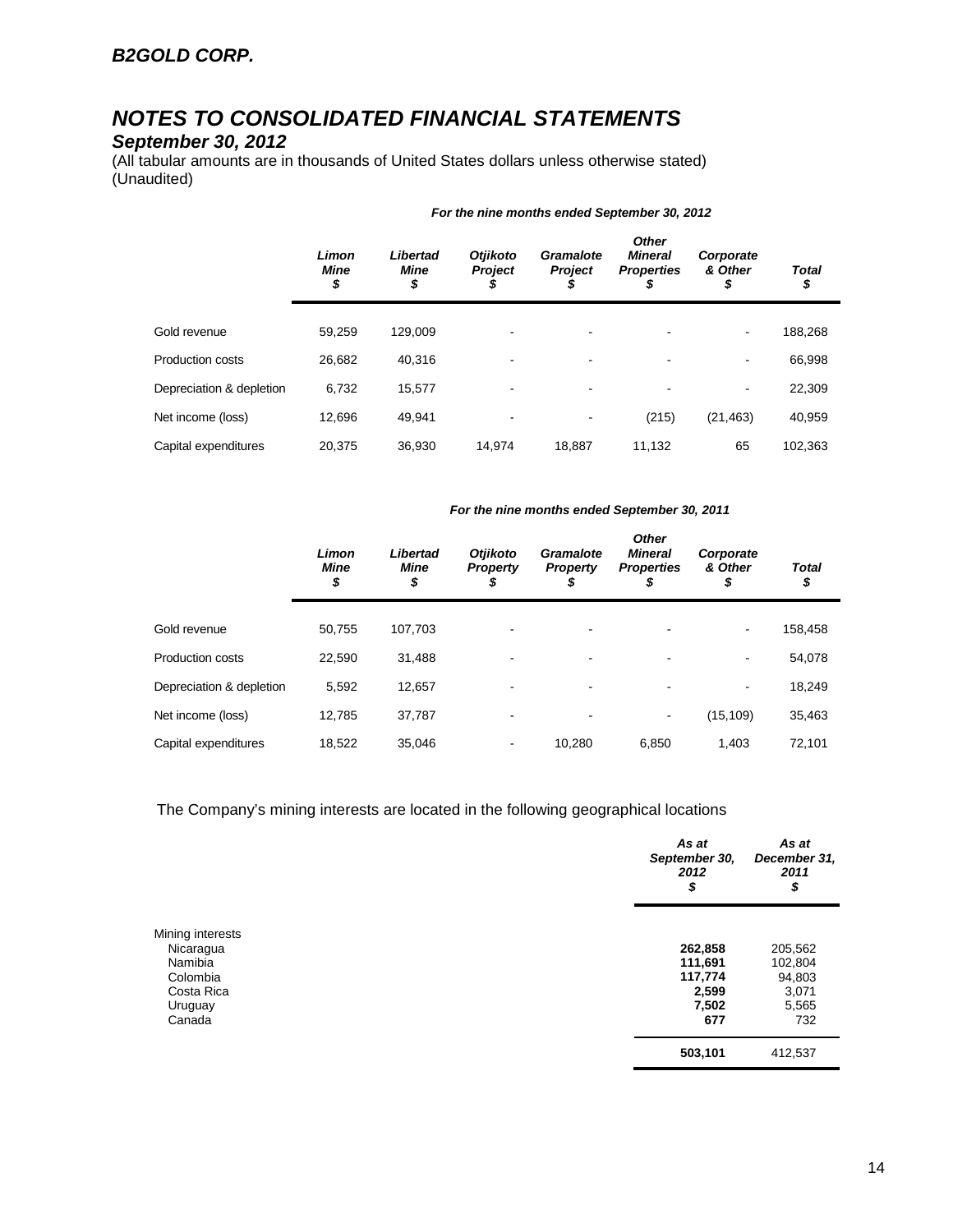# *September 30, 2012*

(All tabular amounts are in thousands of United States dollars unless otherwise stated) (Unaudited)

# *13 Subsequent event*

Subsequent to September 30, 2011, approximately 0.5 million stock options were exercised for gross proceeds of approximately \$1.1 million.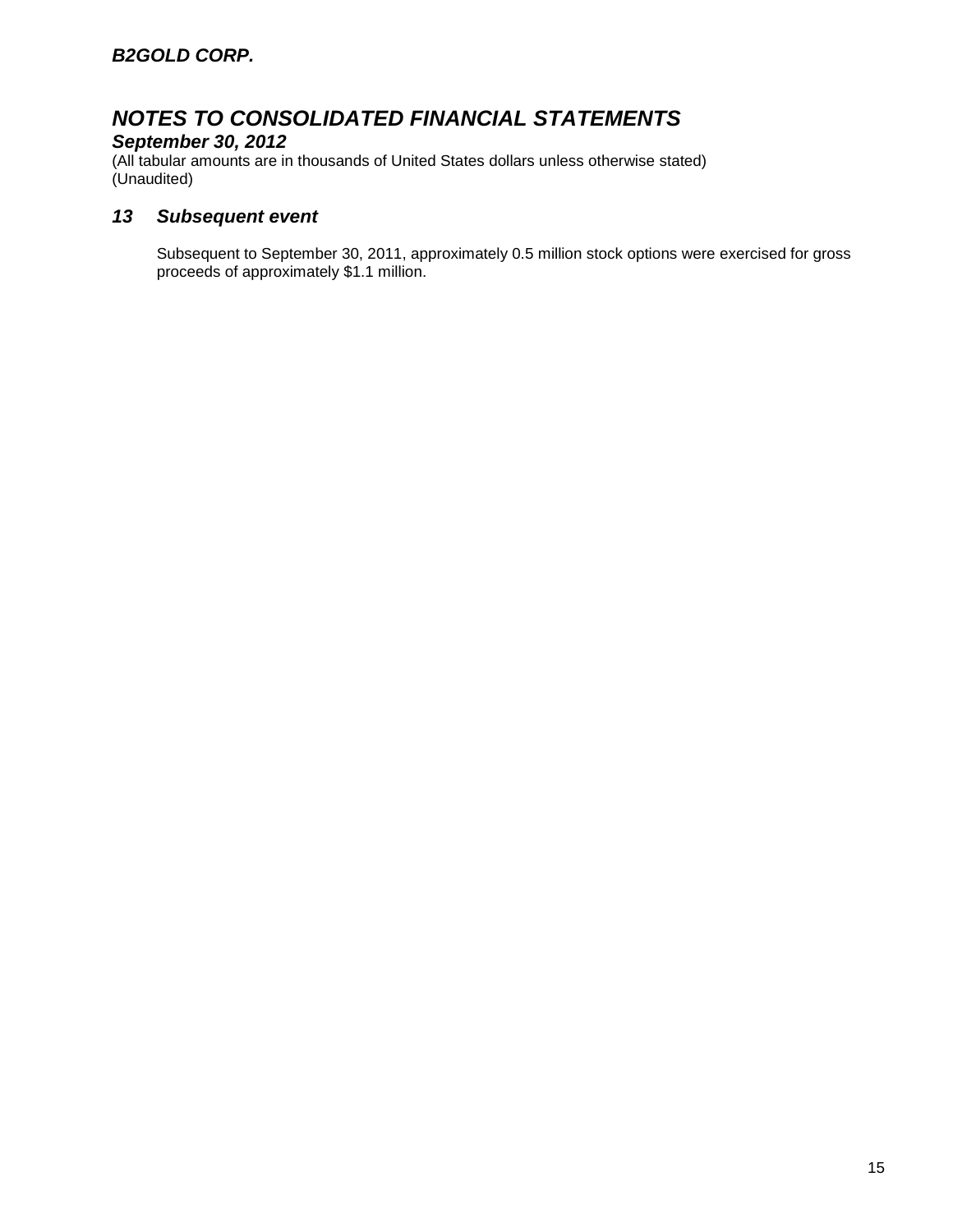# *MINING INTERESTS SCHEDULE (NOTE 14)*

*For the nine months ended September 30, 2012* **(all tabular amounts are in thousands of United States dollars)**

|                                                  |                                               |                  | Cost                     |                                          |                                        |                                                            | <b>Accumulated depreciation</b> |                          |                                        | Net carrying value     |                        |  |
|--------------------------------------------------|-----------------------------------------------|------------------|--------------------------|------------------------------------------|----------------------------------------|------------------------------------------------------------|---------------------------------|--------------------------|----------------------------------------|------------------------|------------------------|--|
|                                                  | <b>Opening</b><br>balance at<br>Dec. 31, 2011 | <b>Additions</b> | Disposals/<br>write-offs | Cumulative<br>translation<br>adjustments | Closing<br>balance at<br>Sep. 30, 2012 | <b>Opening</b><br>balance at<br>Dec. 31, 2011 Depreciation |                                 | Disposals/<br>write-offs | Closing<br>balance at<br>Sep. 30, 2012 | As at<br>Sep. 30, 2012 | As at<br>Dec. 31, 2011 |  |
|                                                  | \$                                            | \$               | \$                       | \$                                       | \$                                     | \$                                                         | \$                              | \$                       | \$                                     | \$                     | \$                     |  |
| Property, plant & equipment                      |                                               |                  |                          |                                          |                                        |                                                            |                                 |                          |                                        |                        |                        |  |
| Libertad (including Jabali)                      | 172,568                                       | 36,364           | (312)                    |                                          | 208,620                                | (28, 773)                                                  | (15,905)                        |                          | (44, 678)<br>$\overline{\phantom{a}}$  | 163,942                | 143,795                |  |
| Limon                                            | 72,229                                        | 20,761           | $\overline{\phantom{a}}$ |                                          | 92,990                                 | (16, 719)                                                  | (6,620)                         |                          | (23, 339)<br>$\overline{\phantom{a}}$  | 69,651                 | 55,510                 |  |
|                                                  | 244,797                                       | 57,125           | (312)                    |                                          | 301,610                                | (45, 492)                                                  | (22, 525)                       |                          | (68, 017)                              | 233,593                | 199,305                |  |
| Mineral properties "exploration &<br>evaluation" |                                               |                  |                          |                                          |                                        |                                                            |                                 |                          |                                        |                        |                        |  |
| Otjikoto                                         | 102,804                                       | 12,789           | $\overline{\phantom{a}}$ | (3,902)                                  | 111,691                                |                                                            |                                 |                          |                                        | 111,691                | 102,804                |  |
| Mocoa                                            | 23,795                                        | 2,970            | ٠                        |                                          | 26,765                                 |                                                            |                                 |                          | $\overline{\phantom{a}}$               | 26,765                 | 23,795                 |  |
| Cebollati                                        | 5,565                                         | 1,937            |                          |                                          | 7,502                                  |                                                            |                                 |                          | $\blacksquare$                         | 7,502                  | 5,565                  |  |
| Trebol & Pavon                                   | 4,667                                         | 19,205           |                          |                                          | 23,872                                 |                                                            |                                 |                          |                                        | 23,872                 | 4,667                  |  |
| Calibre                                          | 1,590                                         | 3,796            |                          |                                          | 5,386                                  |                                                            |                                 |                          |                                        | 5,386                  | 1,590                  |  |
| Other                                            | 228                                           | 839              | $\overline{\phantom{a}}$ |                                          | 1,067                                  |                                                            |                                 |                          | $\overline{\phantom{a}}$               | 1,067                  | 228                    |  |
|                                                  | 138,649                                       | 41,536           | $\overline{\phantom{a}}$ | (3,902)                                  | 176,283.                               |                                                            |                                 |                          | $\blacksquare$                         | 176,283                | 138,649                |  |
| Corporate & other                                |                                               |                  |                          |                                          |                                        |                                                            |                                 |                          |                                        |                        |                        |  |
| Bellavista                                       | 3,071                                         |                  | (472)                    |                                          | 2,599                                  | $\overline{\phantom{a}}$                                   |                                 |                          | $\overline{\phantom{a}}$               | 2,599                  | 3,071                  |  |
| Office, furniture & equipment                    | 1,106                                         | 65               | $\overline{\phantom{a}}$ |                                          | 1,171                                  | (374)                                                      | (120)                           |                          | (494)<br>$\overline{\phantom{a}}$      | 677                    | 732                    |  |
|                                                  | 4,177                                         | 65               | (472)                    |                                          | 3,770                                  | (374)                                                      | (120)                           |                          | (494)                                  | 3,276                  | 3,803                  |  |
| Investments (incorporated joint<br>ventures)     |                                               |                  |                          |                                          |                                        |                                                            |                                 |                          |                                        |                        |                        |  |
| Gramalote                                        | 69,579                                        | 19,169           |                          |                                          | 88,748                                 |                                                            |                                 |                          |                                        | 88,748                 | 69,579                 |  |
| Quebradona                                       | 1,201                                         |                  |                          |                                          | 1,201                                  |                                                            |                                 |                          | $\overline{\phantom{a}}$               | 1,201                  | 1,201                  |  |
|                                                  | 70,780                                        | 19,169           |                          |                                          | 89,949                                 |                                                            |                                 |                          | $\overline{\phantom{a}}$               | 89,949                 | 70,780                 |  |
|                                                  | 458,403                                       | 117,895          | (784)                    | (3,902)                                  | 571,612                                | (45, 866)                                                  | (22, 645)                       |                          | (68, 511)<br>$\overline{\phantom{a}}$  | 503,101                | 412,537                |  |